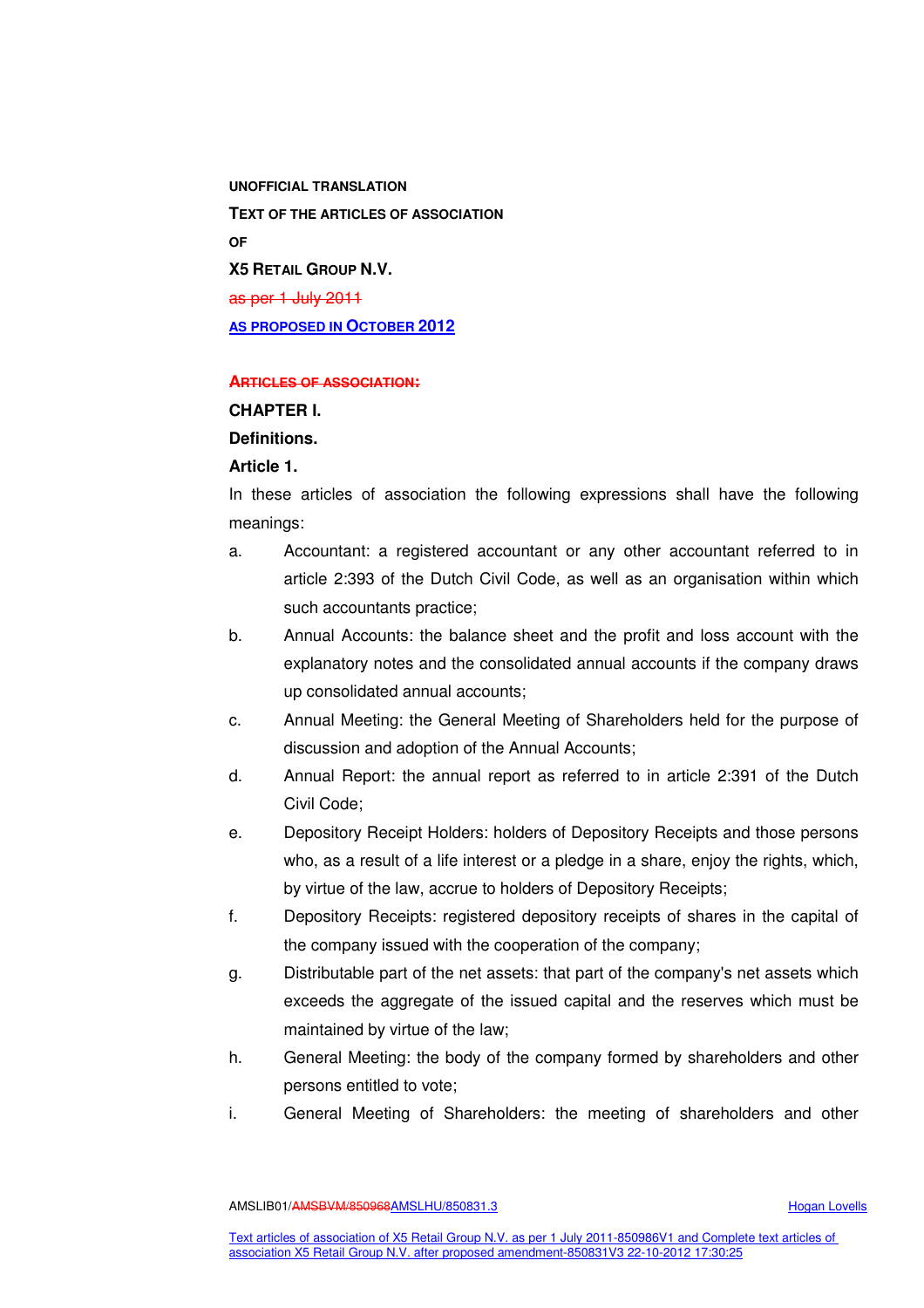persons entitled to attend the general meetings of shareholders;

- j. Management Board: the body of the company mentioned in chapter VI;
- k. Managing Director: a member of the Management Board;
- l. Supervisory Board: the body of the company mentioned in chapter VII;
- m. Supervisory Director: a member of the Supervisory Board.

# **CHAPTER II.**

# **Name. Seat. Objects.**

# **Article 2. Name and seat.**

- 1. The name of the company is: **X5 Retail Group N.V.**
- 2. The official seat of the company is in Amsterdam. It may establish branches in other places.

# **Article 3. Objects.**

The objects of the company are:

- a. to incorporate, to participate in any way whatsoever, to manage, to supervise, to operate and to promote enterprises, businesses and companies;
- b. to finance businesses and companies;
- c. to supply advice and to render services to enterprises and companies with which the company forms a group and to third parties;
- d. to borrow, to lend and to raise funds, including the issue of bonds, promissory notes or other securities or evidence of indebtedness as well as to enter into agreement in connection with the aforementioned;
- e. to render guarantees, to bind the company and to pledge its assets for obligations of the companies and enterprises with which it forms a group and on behalf of third parties;
- f. to obtain, alienate, manage and exploit registered property and items of property in general;
- g. to trade and invest in currencies, securities and items of property in general;
- h. to develop and trade patent, trade marks, licenses, know-how and other industrial property rights;
- i. to perform any and all activity of industrial, financial or commercial nature,

as well as everything pertaining the foregoing, relating thereto or conductive thereto, all in the widest sense of the word.

# **CHAPTER III.**

**Capital and shares. Register.**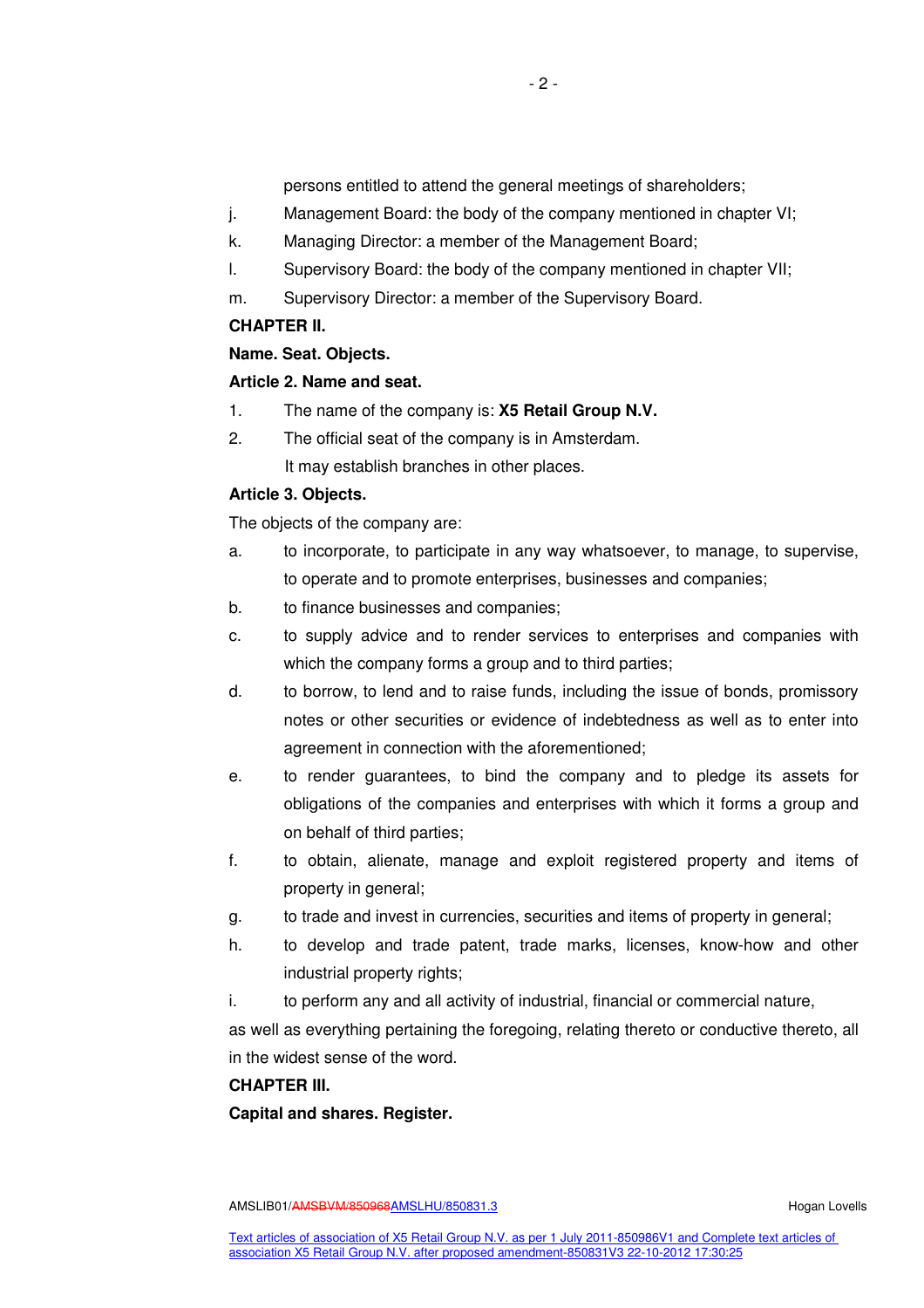# **Article 4. Authorised capital.**

- 1. The authorised capital amounts to one hundred and ninety million Euro (EUR 190,000,000).
- 2. The authorised capital is divided into one hundred and ninety million (190,000,000) shares with a nominal value of one Euro (EUR 1) each, numbered 1 up to and including 190,000,000.
- 3. All shares are to be registered shares. No share certificates shall be issued.

# **Article 5. Register of shareholders.**

- 1. The Management Board shall keep a register in which the names and addresses of all holders of registered shares are recorded, showing the date on which they acquired the shares, the date of the acknowledgement or notification as well as the amount paid on each share.
- 2. The names and addresses of those with a right of usufruct ('life interest') or a pledge on the shares shall also be entered in the register, stating the date on which they acquired the right, and the date of acknowledgement or notification, and whether they have the voting right or the rights that accrue to Depository Receipt Holders.
- 3. Each shareholder, each beneficiary of a life interest and each pledgee is required to give written notice of his address to the company.
- 4. The register shall be kept accurate and up to date.
- 5. All entries and notes in the register shall be signed by the Director B.
- 6. On application by a shareholder, a beneficiary of a life interest or a pledgee, the Management Board shall furnish an extract from the register, free of charge, insofar as it relates to his rights in a share. In the event that a life interest or pledge has been created on a share, the extract shall state to whom the voting rights attached to such share and to whom the rights of a Depository Receipt Holder accrue.
- 7. The Management Board shall make the register available at the company's office for inspection by the shareholders and the Depository Receipt Holders, without prejudice to the provisions of article 2:85 paragraph 4 second sentence of the Dutch Civil Code

# **CHAPTER IV.**

# **Issuance of shares. Own shares.**

**Article 6. Issuance of shares. Body competent to issue shares.**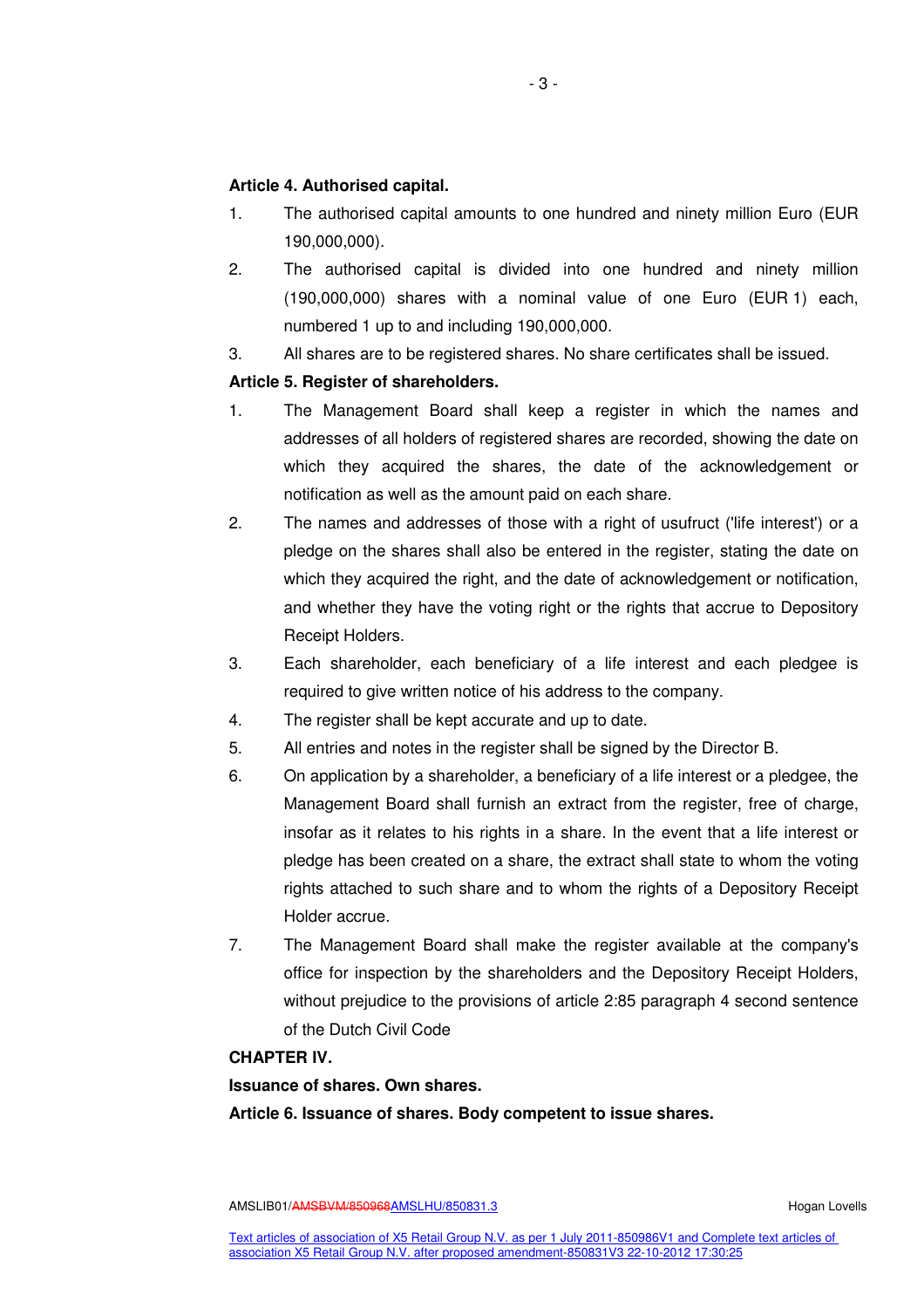- 1. The issuance of shares shall be effected pursuant to a resolution of the General Meeting, notwithstanding the provisions of article 2:96 of the Dutch Civil Code.
- 2. Issuance of shares shall be effected in accordance with article 2:86 or 2:86c respectively of the Dutch Civil Code.

# **Article 7. Conditions of issuance. Rights of pre-emption.**

- 1. A resolution for the issuance of shares shall stipulate the price and further conditions of issuance.
- 2. Upon issuance of shares, each shareholder shall have a right of pre-emption to acquire shares to be issued in proportion to the aggregate nominal amount of his shares, in accordance with and subject to the limitations set out in article 2:96a of the Dutch Civil Code. Each shareholder shall also have a pre-emption right to acquire shares to be issued for a non-cash contribution. A shareholder shall have no pre-emption right to acquire shares to be issued to employees of the company or a group company.
- 3. Prior to each issuance, the right of pre-emption to acquire shares may be limited or excluded by a resolution of the General Meeting, notwithstanding the provisions of article 2:96a of the Dutch Civil Code.
- 4. Within eight days after the end of each calendar quarter the company shall give notice of each issue of shares in the past calendar quarter at the office of the trade register in which the company is registered, specifying the number and class of shares.
- 5. If rights to subscribe for shares are granted by the company, shareholders shall have a right of pre-emption to acquire such rights; the preceding paragraphs shall apply mutatis mutandis. Shareholders shall have no pre-emption right to acquire shares issued to a person who exercises a previously acquired right to subscribe for shares.

# **Article 8. Payment for shares. Financial assistance.**

- 1. Upon the issue of each share at least the full nominal amount must be paid.
- 2. Payment for shares must be made in cash in so far as no other form of payment has been agreed. Payment in foreign currency can only take place with the approval of the company
- 3. The company may not provide collateral, guarantee the price, otherwise act as surety or bind itself jointly and severally with or for third parties, for the purpose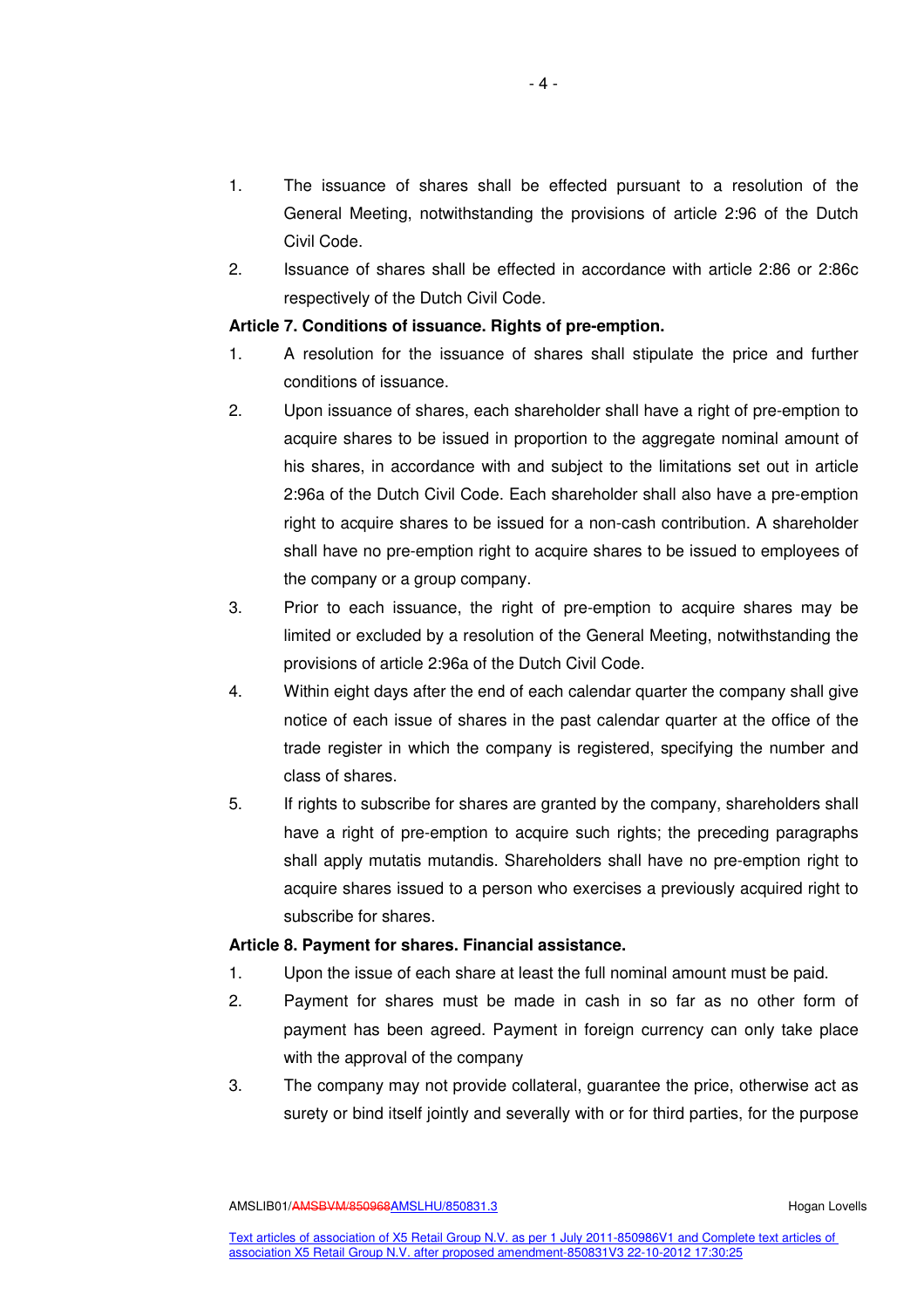of the subscription or the acquisition by third parties of shares in its own capital or of depository receipts issued therefore. This prohibition shall not apply if shares are subscribed or acquired by or for employees of the company or of a group company as defined in article 2:24b of the Dutch Civil Code.

4. The Management Board shall, without the approval of the General Meeting but with the prior approval of the Supervisory Board, be authorised to perform legal acts referred to in article 2:94 paragraph 1 of the Dutch Civil Code.

# **Article 9. Own shares.**

- 1. When issuing shares, the company shall not be entitled to subscribe for its own shares.
- 2. The company may acquire fully paid in shares in its own capital or depository receipts thereof, subject to due observance of the applicable legal provisions.
- 3. The General Meeting must have authorised the Management Board to make an acquisition other than for no value as mentioned in paragraph 2 of this article. Such authorisation shall be valid for a period not exceeding eighteen months. The General Meeting must specify in the authorisation the number of shares, which may be acquired, the manners in which they may be acquired and the limits within which the price must be set.
- 4. No authorisation shall be required if the company shall acquire shares in its share capital or depository receipts thereof for the purpose of transferring these shares and depository receipts to employees of the company or a group company under a scheme applicable to such employees. Such shares or depository receipts must be included in the price list of a stock exchange.
- 5. The transfer of shares or depository receipts thereof held by the company shall require a resolution of the Management Board.
- 6. No voting rights may be exercised in the General Meeting for any share held by the company or any of its subsidiaries, nor in respect of any share of which the company or any of its subsidiaries holds depository receipts. Beneficiaries of a life interest and pledgees of shares which belong to the company and its subsidiaries are not excluded from exercising the voting rights, if the life interest or pledge was created before the share belonged to the company or any of its subsidiaries.

#### **Article 10. Reduction of capital.**

1. The General Meeting can resolve to reduce the issued share capital, in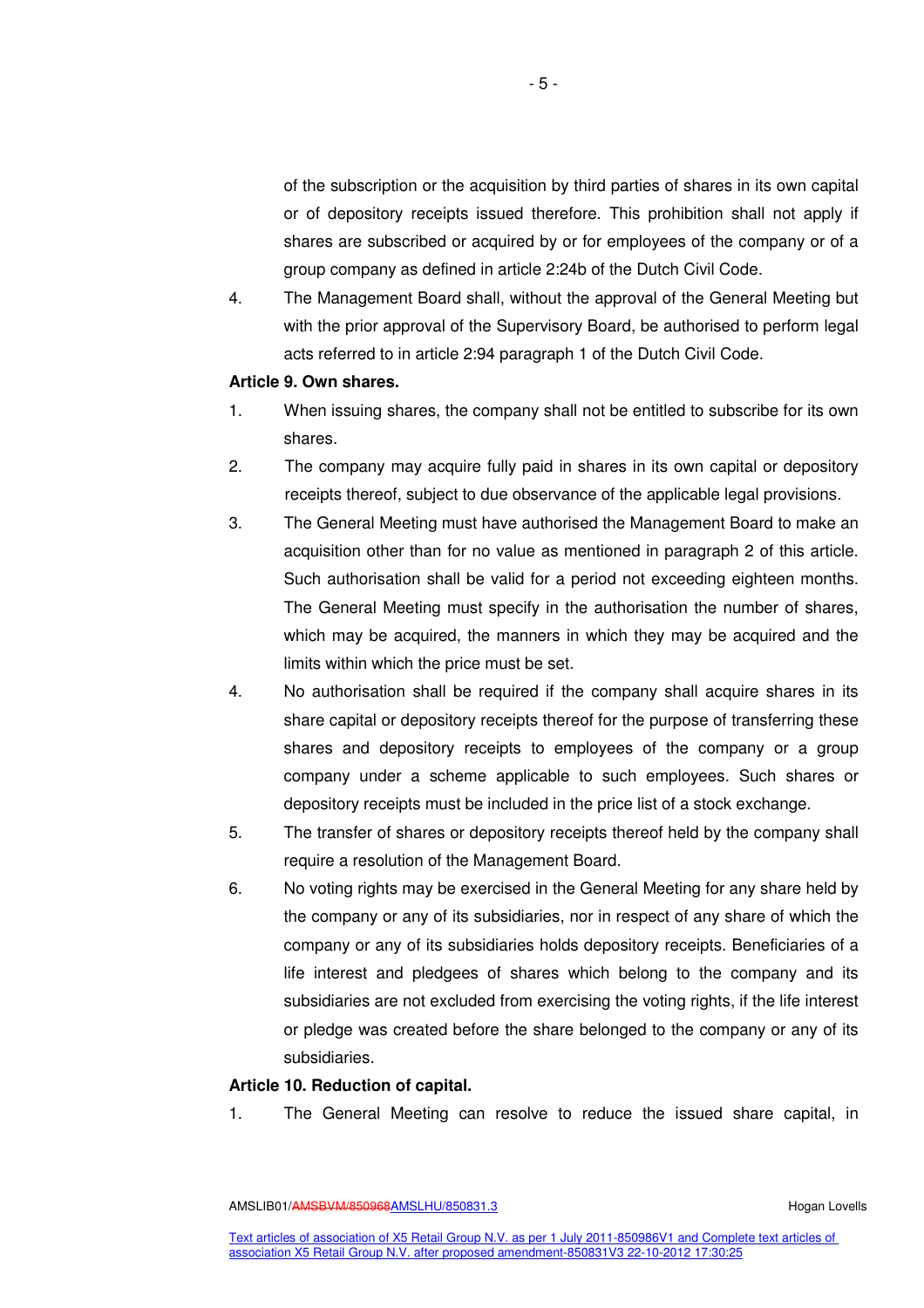accordance with the relevant provisions of the law, either by cancelling shares held by the company or by reducing the par value of shares in its own capital by an amendment to the articles of association.

2. The notice of the General Meeting at which any resolution referred to in this article shall be proposed, shall mention the purpose of the capital reduction and the manner in which it is to be achieved.

## **CHAPTER V.**

# **Transfer of shares. Issuance of Depository Receipts.**

#### **Article 11. Transfer of shares. Issuance of Depository Receipts.**

- 1. Shares must be transferred in accordance with article 2:86 and 2:86c respectively of the Dutch Civil Code.
- 2. The company may lend its cooperation to the issuance of Depository Receipts.

# **CHAPTER VI.**

#### **Management.**

#### **Article 12. Management Board.**

- 1. The management of the company shall be constituted by a Management Board consisting of two or more Directors A, one Director B and optional a number of Directors C to be determined by the General Meeting. The number of Directors A shall be determined by the General Meeting.
- 2. The General Meeting shall appoint the Managing Directors from a list of nominees, containing names of at least two persons for each vacancybinding nomination, to be drawn up by the Supervisory Board. If the nomination contains one candidate, the resolution regarding the nomination will result in the appointment of such candidate, unless the General Meeting deprives the nomination of its binding character in accordance with paragraph 3 of this Article 12.
- 3. As soon as a function of a Managing Director is or becomes vacant, the Management Board shall request the Supervisory Board in writing to draw up a list of nominees. A list of nominees drawn up by the Supervisory Board within four weeks after having received a written request thereto-by the Supervisory Board, shall be binding to the General Meeting. The General Meeting, however, may deprive the list of nominees of its binding character by resolution adopted with a majority of two-thirds of the votes cast in the meeting, representing more than half of the issued capital. If the Supervisory Board does not draw up a list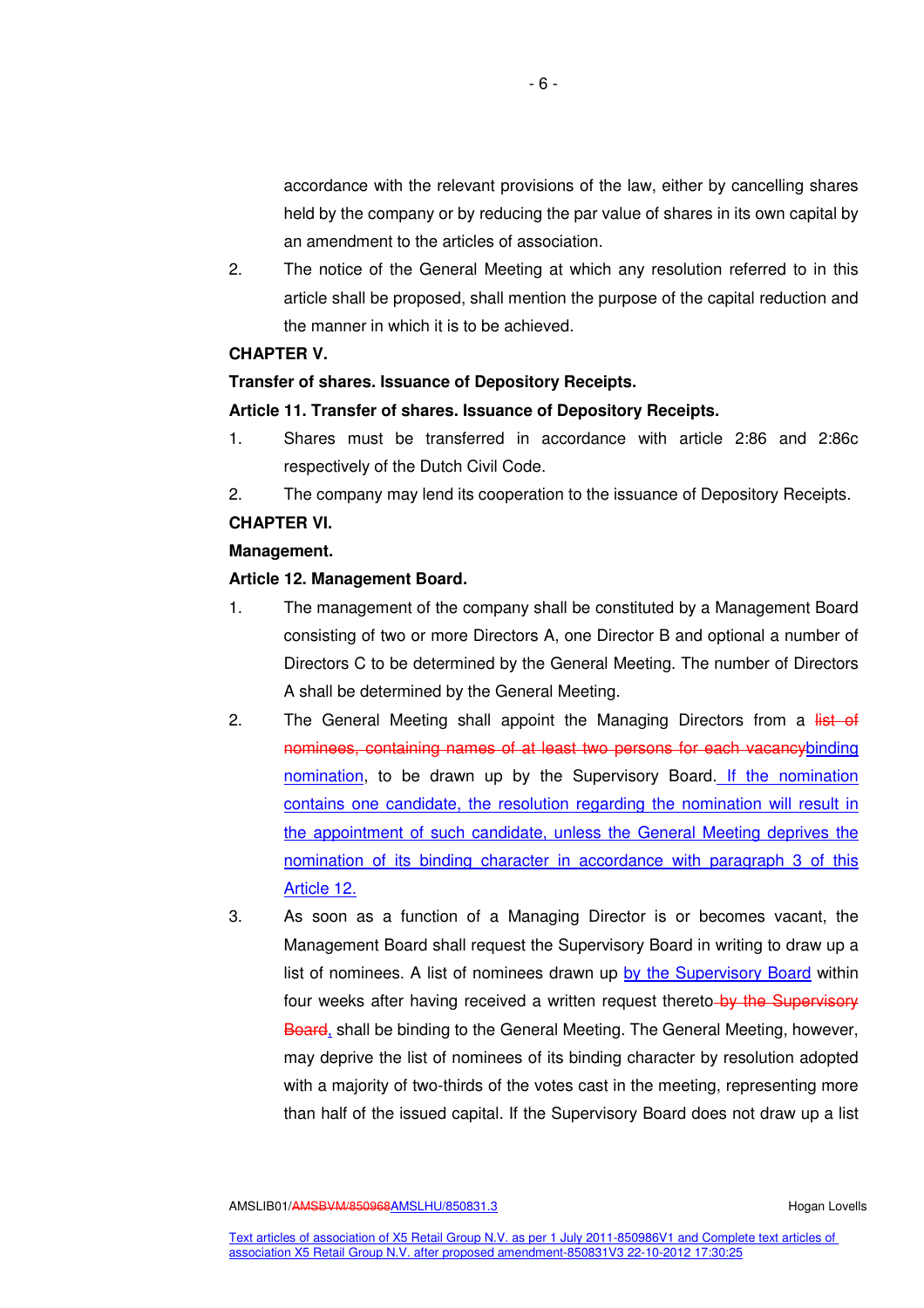of nominees in time, the General Meeting shall be authorised to appoint the Managing Directors at its own discretion.

- 4. A Managing Director shall be appointed for a period ending at the time of closing of the Annual Meeting to be held in the year to be determined by the General Meeting at the appointment of that Managing Director, which shall not exceed the fourth year after the year in which that Managing Director was appointed. At the appointment of a Managing Director, the General Meeting may decide that such Managing Director shall be appointed for a shorter period of time. A Managing Director may be reappointed for any term by virtue of this article 12.4.
- 5. The Supervisory Board shall determine the titles of the Managing Directors with due observance of the provision of the next sentence. One of the Directors A shall have the title of Chief Executive Officer ("CEO") and another Director A shall have the title of Chief Financial Officer ("CFO").

#### **Article 13. Suspension and dismissal.**

- 1. Each Managing Director may at any time be suspended or dismissed by the General Meeting.
- 2. Each Managing Director may at any time be suspended by the Supervisory Board. Such suspension may be discontinued by the General Meeting at any time.
- 3. Any suspension may be extended one or more times, but may not last longer than three months in the aggregate. If at the end of that period no decision has been taken on termination of the suspension, or on dismissal, the suspension shall cease.

# **Article 14. Remuneration.**

- 1. The Supervisory Board shall determine the remuneration and further conditions of employment for each Managing Director, within the remuneration policy adopted by the General Meeting on proposal of the Supervisory Board.
- 2. The granting of share schemes or option schemes to Managing Directors requires the approval of the General Meeting.

# **Article 15. Duties of the Management Board. Board Rules. Decision making process. Allocation of duties. Company's Secretary.**

1. Subject to the restrictions imposed by the articles of association, the Management Board shall be entrusted with the management of the company.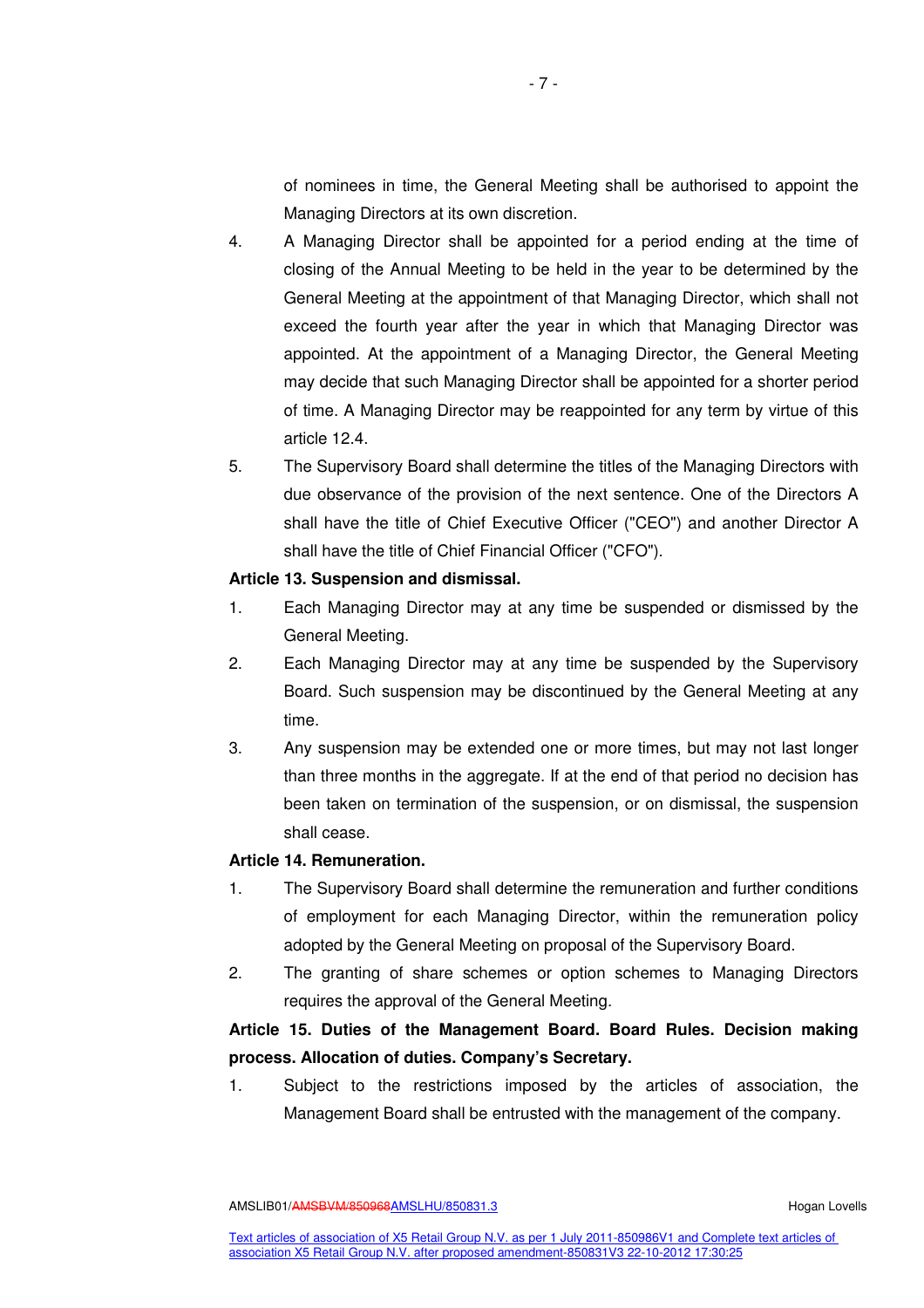- 2. The Management Board may, subject to the approval of the Supervisory Board, lay down rules regarding its own decision making process.
- 3. The Management Board shall determine the duties with which each Managing Director will be charged in particular. This allocation of duties shall require the approval of the Supervisory Board.
- 4. In addition to physical meetings, Management Board meetings can also be held by conference call or video conference.
- 5. The Director B shall keep minutes of the proceedings at meetings of the Management Board and will circulate these minutes within the Management Board. The minutes shall be adopted by two Directors A and the Director B signing the minutes.
- 6. Each Managing Director shall have the right to cast one vote.
- 7. The Management Board shall adopt resolutions with a simple majority in a meeting in which (i) all Directors A and (ii) at least fifty (50) percent of all the Managing Directors in office are present or represented. If there is a tie vote, the CEO shall decide. If the CEO is represented in the meeting the authority to decide in case of a tie vote is vested to the CFO, unless the CEO has given specific instructions in the power of attorney pursuant to which the CEO is represented as to what will happen in the event of a tie vote in that meeting, in which case those instructions shall be observed.
- 8. If within half an hour of the time appointed for a meeting not both quorums set out in the previous paragraph are present or represented, the meeting will stand adjourned to the day five business days later at the same time and place or such other time and place as all Directors A shall agree. A note of adjournment indicating the time and place of the re-convened meeting shall be sent to all Managing Directors. If at this second meeting the quorum requirements are not met, the meeting will stand adjourned to the day five business days later at the same time and place or such other time and place as all Directors A shall agree. No valid resolutions can be adopted in the first and the second meeting, if the two quorum requirements set out in article 15.7 have not been met. In the third meeting valid resolutions can be adopted only if at least all Directors A are present or represented in that meeting.
- 9. A Director A may only be represented by another Director A authorised in writing. All other Managing Directors may be represented by a co- Managing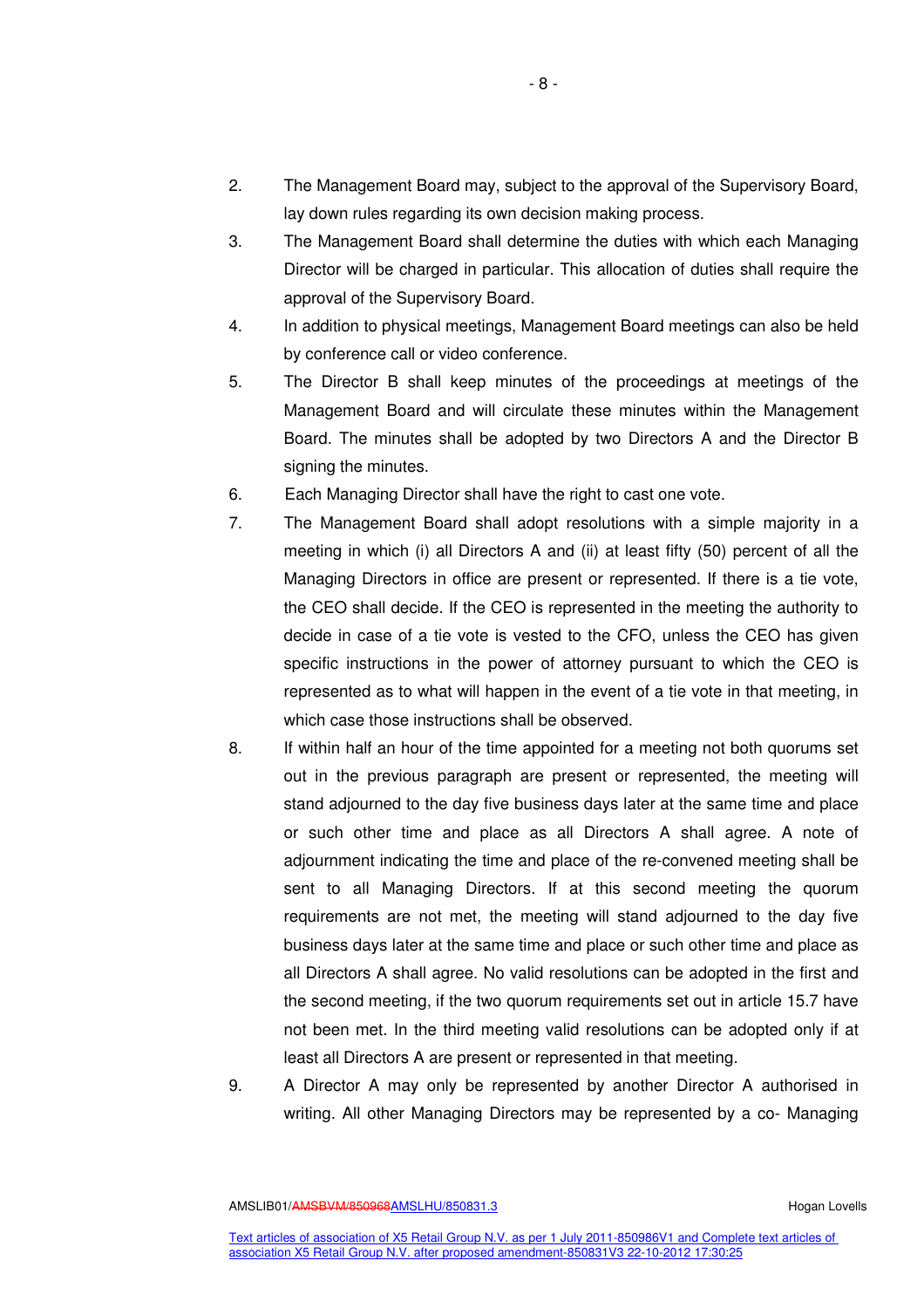Director authorised in writing. The expression: "in writing" shall include any message transmitted by current means of communication and received in writing. A Managing Director may not act as representative for more than one co- Managing Director.

- 10. Resolutions of the Management Board may also be adopted in writing without recourse to a Management Board meeting. The first and second sentence of the preceding paragraph shall apply accordingly. The Director B shall draw up a report regarding a resolution thus adopted and shall circulate that report amongst all Managing Directors. The report shall be signed by all Managing Directors indicating their vote: "yes", "no" or "abstain".
- 11. The Management Board may appoint a Company's Secretary. The board rules may determine the duties of the Company's Secretary.
- 12. A Managing Director shall not participate in the deliberation and decisionmaking process if that Managing Director has a direct or indirect personal interest which conflicts with the interest of the company. If, as a result hereof, no Management Board resolution can be adopted, the resolution shall be adopted by the Supervisory Board.

# **Article 16. Representation.**

- 1. The Management Board shall only be authorised to represent the company jointly.
- 2. On proposal of the Supervisory Board, the Management Board may appoint authorised representatives (including the Chief Executive Officer, the Chief Financial Officer and any other member of the Management Board) with general or limited power to represent the company (procuratiehouders). Each of these representatives shall be able to represent the company with due observance of any restrictions imposed on him. In the event of appointment of a representative who is not the Chief Executive Officer or the Chief Financial Officer, the Management Board shall determine the title of that representative. A description of the authority of each representative shall be filed with the relevant Chamber of Commerce and Industries.
- 3. In case of legal proceedings between the company and a Managing Director, the company may be represented by a Supervisory Director designated by the Supervisory Board. In all other events in which a Managing Director has a conflict of interest with the company, the company may be represented by the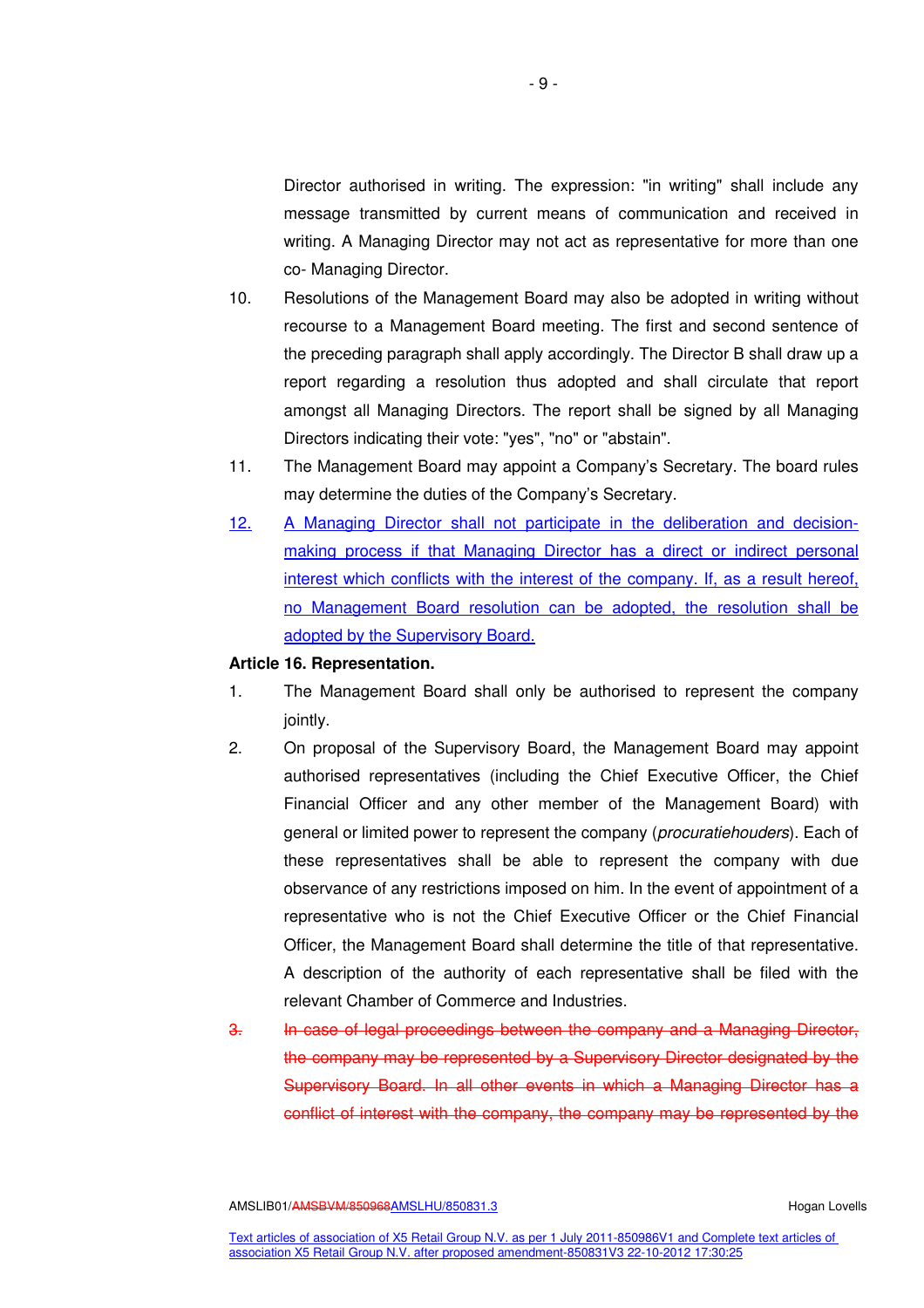#### Management Board.

# **Article 17. Approval of decisions of the Management Board.**

- 1. Resolutions of the Management Board having an important impact on the identity or nature of the company or its business shall be subject to the prior approval of the General Meeting. Without prejudice to the provisions of article 2:107a of the Dutch Civil Code such resolutions include in any event:
	- a. a. to transfer the business of the company or substantially the entire business of the company to a third party;
	- b. b. b. to enter into or to terminate a lasting co-operation by the company as general partner with full liability in a limited partnership or general partnership, if such co-operation or the termination thereof is of far-reaching significance to the company; and
	- c.  $\epsilon$  the entering into any transaction or a number of related transactions with a value in excess of thirty-three (33) per cent of the assets as shown in the consolidated balance sheet of the company including its subsidiaries according to the most recently adopted Annual Accounts, which also includes undervalue transactions whereby the underlying value exceeds thirty-three (33) per cent of the assets as shown in the consolidated balance sheet of the company including its subsidiaries according to the most recently adopted Annual Accounts. Any transaction within the scope of this subsection c between the company and its direct or indirect wholly owned subsidiaries or between two or more direct or indirect wholly owned subsidiaries of the company will not require the approval of the General Meeting.
- 2. The following resolutions of the Management Board are subject to the prior approval of the Supervisory Board:
	- a. decisions on the (strategic) priorities of the company, confirmation of the strategy of the company, deciding on the indication for the achievement of strategic priorities and the adoption of a finance and production plan for the company and any changes thereto;
	- b. the establishment of branch offices and representative offices of the company and the discontinuation of such activities;
	- c. any agreements between the company and management companies or the members of the Management Board;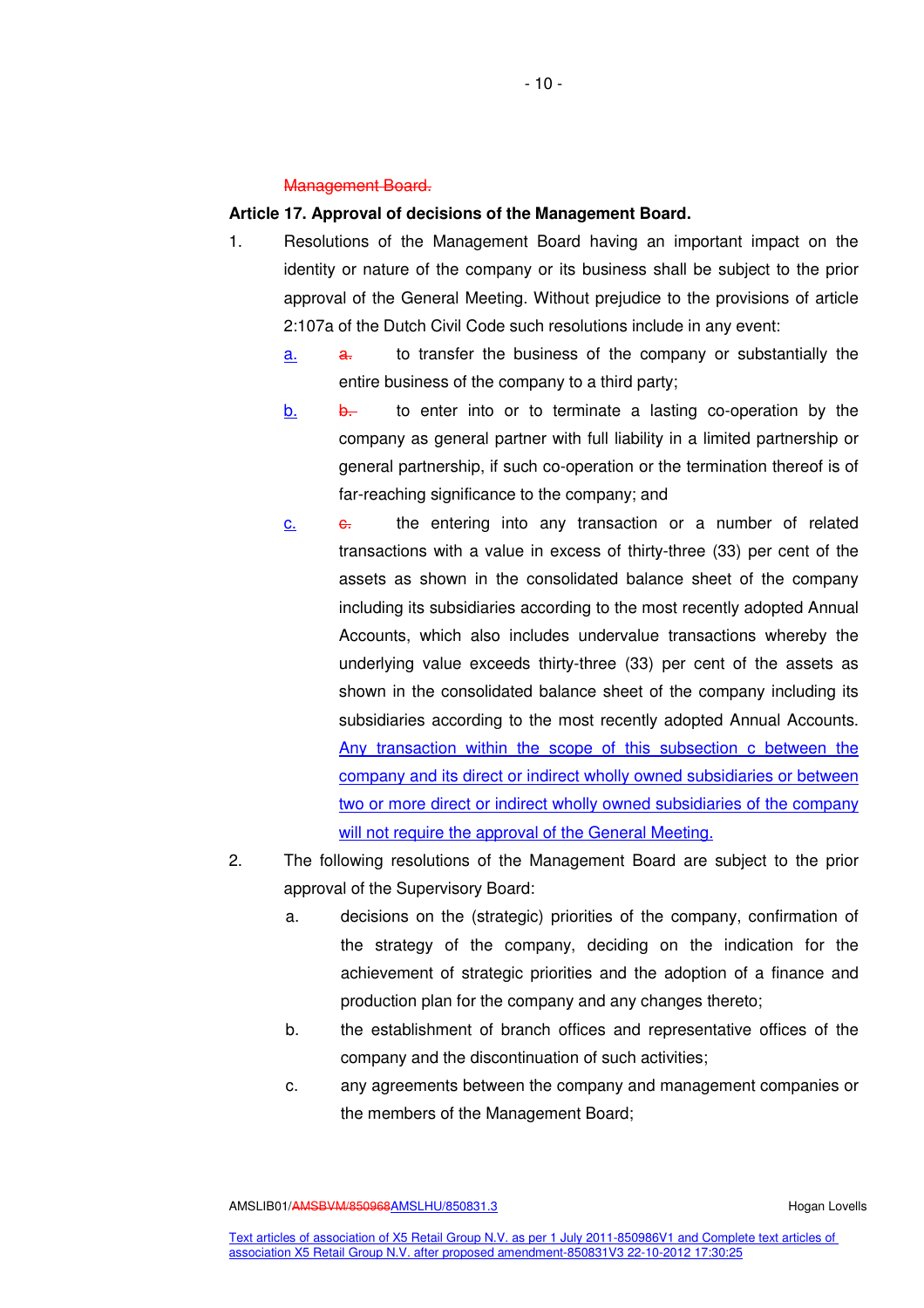- d. the entering into any transaction or a number of related transactions with a value in excess of one hundred and twenty five million Euro (EUR 125,000,000), which also includes undervalue transactions whereby the underlying value of the assets exceeds one hundred and twenty five million Euro (EUR 125,000,000), provided that this article shall not applyno approval of the Supervisory Board shall be required in case the company enters into any transaction or a number of related transactions with any of its group companiesdirect or indirect wholly owned subsidiaries, or in case of any transaction between two or more direct or indirect wholly owned subsidiaries of the company;
- e. the approval of internal documents regulating the activities of the company's organs;
- f. the decision on the price (valuation) of assets and securities (other than shares in the capital of the company) issued or acquired if such valuation is required by law;
- g. decisions to grant share schemes or option schemes to persons other than the Managing Directors;
- h. any and all resolutions of the Management Board taken at the time that one or more Directors A are absent or prevented from performing their duties.
- 3. Furthermore, each of the General Meeting and the Supervisory Board is entitled to require additional resolutions of the Management Board to be subject to its approval. These resolutions shall be clearly specified and notified to the Management Board in writing.
- 4. The lack of approval referred to in paragraphs 1 through 3 of this article does not affect the authority of the Management Board or its Managing Director to represent the company.

# **Article 18. Absence or prevention.**

- 1. If the company has not been able to contact a Managing Director during a period of four weeks, such member shall be deemed absent.
- 2. If a Managing Director is absent or prevented from performing his duties (ontstentenis of belet), the remaining Managing Directors shall be temporarily entrusted with the entire management of the company. If all Managing Directors are absent or prevented from performing their duties, the management of the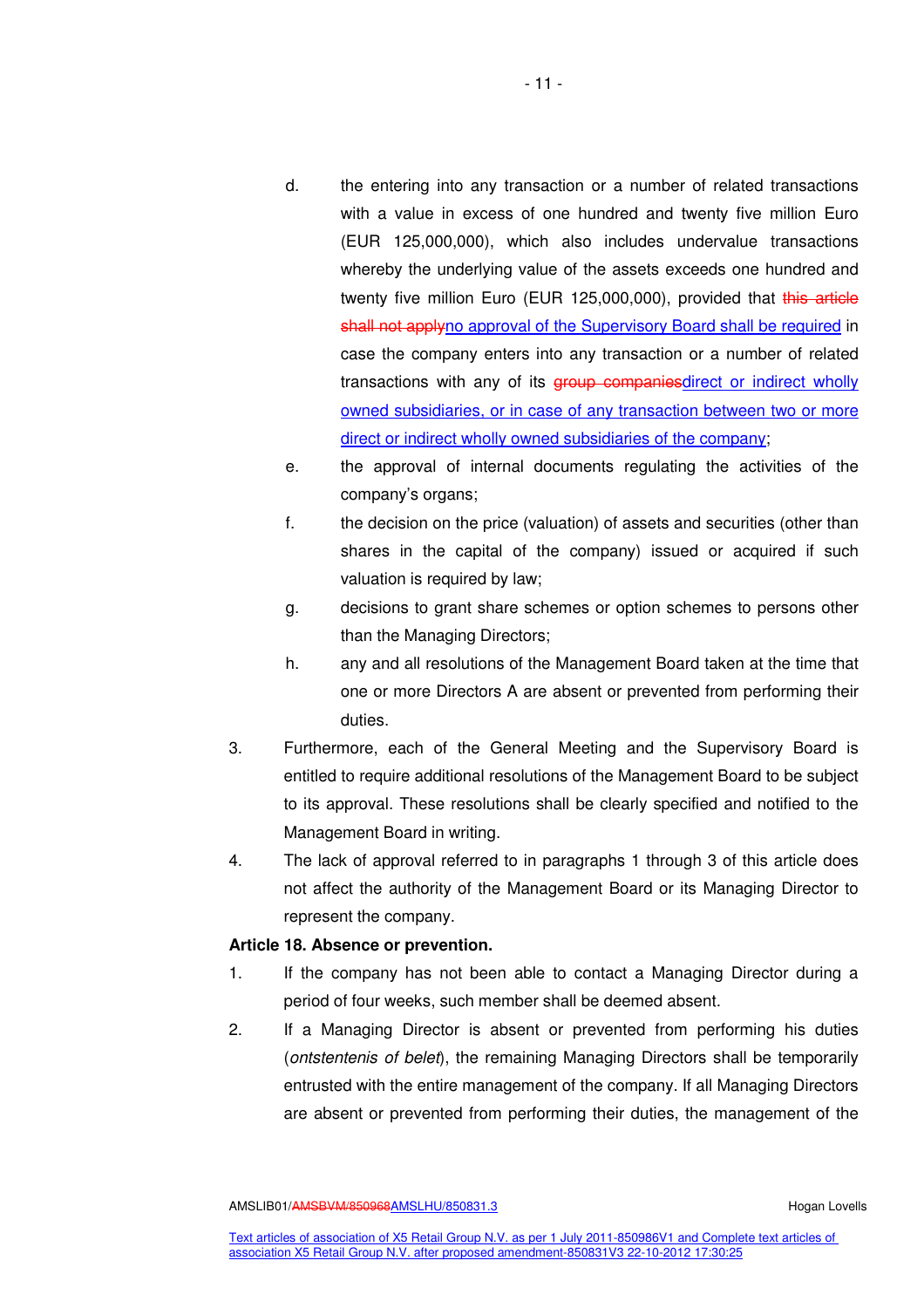company shall be temporarily entrusted to the Supervisory Board, which shall then be authorised to entrust the management temporarily to one or more persons, whether or not from among its members.

3. If one or more of the Directors A is/are absent or prevented from performing his/their duties, all actions of, and the adoption of all resolutions by, the Management Board shall require the prior approval of the Supervisory Board.

#### **CHAPTER VII.**

# **Supervisory Board.**

#### **Article 19. Number of members.**

The company shall have a Supervisory Board consisting of one or more individuals. The General Meeting shall determine the number of Supervisory Directors.

# **Article 20. Appointment.**

- 1. The General Meeting shall appoint the members of the Supervisory Board from a list of nominees, containing names of at least two persons for each vacancybinding nomination, to be drawn up by the Supervisory Board. If the nomination contains one candidate, the resolution regarding the nomination will result in the appointment of such candidate, unless the General Meeting deprives the nomination of its binding character in accordance with paragraph 2 of this Article 20.
- 2. As soon as a function of a member of the Supervisory Board is or becomes vacant, the Management Board shall request the Supervisory Board in writing to draw up a list of nominees. A list of nominees drawn up by the Supervisory Board within four weeks after having received a written request thereto by the Supervisory Board, shall be binding to the General Meeting. The General Meeting, however, may deprive the list of nominees of its binding character by resolution adopted with a majority of two-thirds of the votes cast in the meeting, representing more than half of the issued capital. If the Supervisory Board does not draw up a list of nominees in time or there is no Supervisory Director in function, the General Meeting shall be authorised to appoint the members of the Supervisory Board at its own discretion.
- 3. A Supervisory Director shall be appointed for a period ending at the time of closing of the Annual Meeting to be held in the year to be determined by the General Meeting at the appointment of that Supervisory Director, which shall not exceed the fourth year after the year in which that Supervisory Director was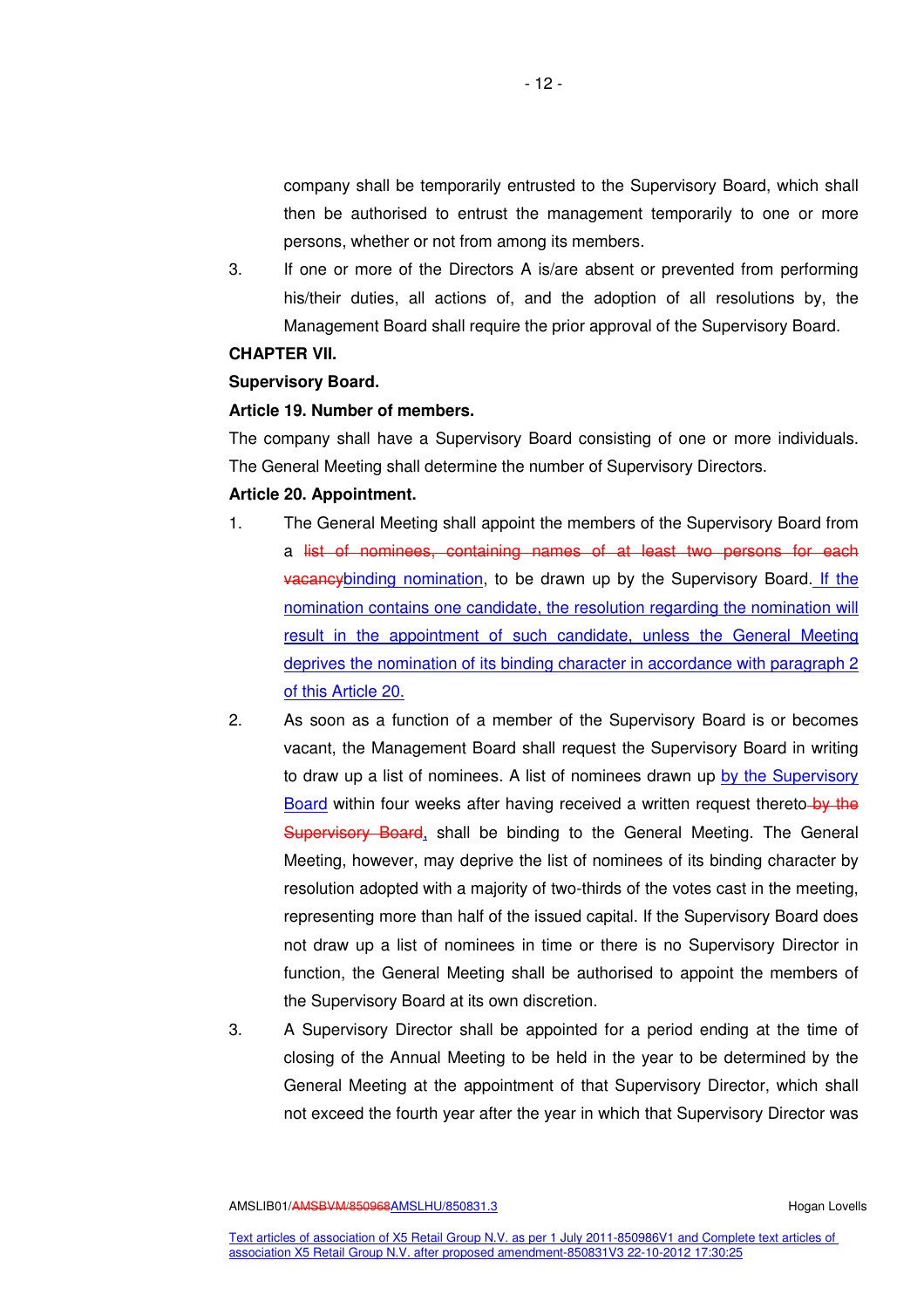appointed. At the appointment of a Supervisory Director, the General Meeting may decide that such Supervisory Director shall be appointed for a shorter period of time. A Supervisory Director may be reappointed for any term by virtue of this article 20.3, provided that a Supervisory Director may be in function in the Supervisory Board for a maximum period of three times the four year period.

#### **Article 21. Suspension and dismissal.**

Each member of the Supervisory Board may be suspended or dismissed by the General Meeting.

# **Article 22. Remuneration.**

The General Meeting shall determine the remuneration for each member of the Supervisory Board.

# **Article 23. Duties and powers.**

- 1. It shall be the duty of the Supervisory Board to supervise the management of the Management Board and the general course of affairs in the company and in the business connected with it. It shall assist the Management Board with advice. In performing their duties, the Supervisory Directors shall act in accordance with the interests of the company and of the business connected with it.
- 2. The Management Board shall supply the Supervisory Board in due time with the information required for the performance of its duties.
- 3. The Supervisory Board shall have at least an Audit Committee and a Nomination and Remuneration Committee. The Supervisory Board is authorised to institute one or more other Committees. The Supervisory Board may adopt rules regarding each Committee. The Committees so formed shall conform to any regulations if posed on them by the Supervisory Board.
- 4. The Supervisory Board shall have access to the buildings and premises of the company and shall be authorised to inspect the books and records of the company. The Supervisory Board may designate one or more persons from among its members or an expert to exercise these powers. The Supervisory Board may also in other instances be assisted by experts.
- 5. At least once a year, the Management Board shall inform the Supervisory Board in writing about the general course of affairs in respect of the general,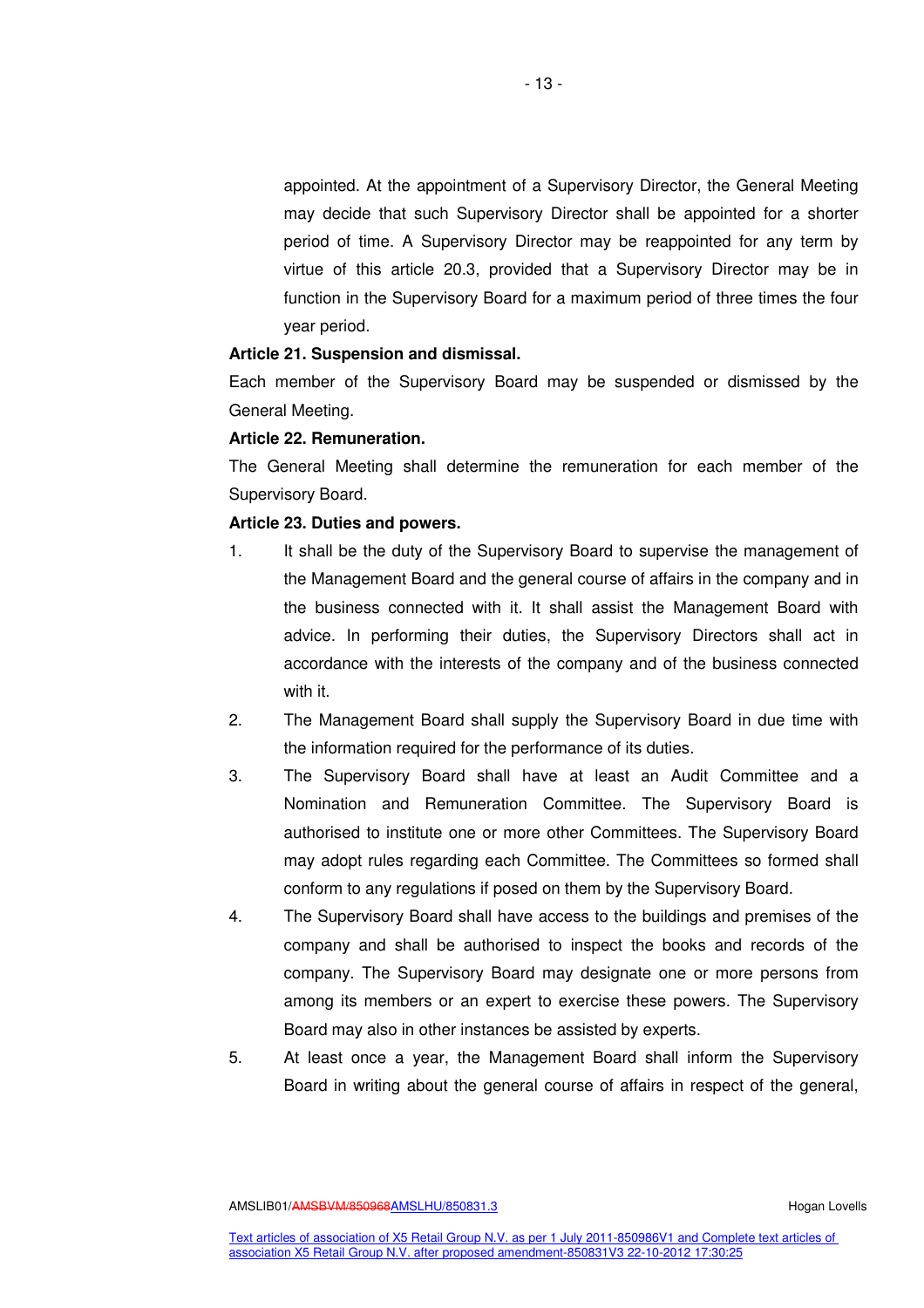strategic and financial risks and the control- and monitoring mechanism (beheers- en controlesysteem) of the company.

#### **Article 24. Proceedings and decision-making process.**

- 1. The Supervisory Board shall elect a chairman from among its members, and a deputy chairman who shall take the place of the chairman in the latter's absence. The chairman shall appoint a secretary, who need not be a member of the Supervisory Board, and make arrangements for his substitution in case of absence.
- 2. In the absence of the chairman and the deputy chairman at a meeting, the meeting shall itself designate a chairman.
- 3. The Supervisory Board shall meet whenever, any one or more Supervisory Directors, or the Management Board deem(s) such necessary.
- 4. In addition to physical meetings, Supervisory Board meetings can also be held by conference calls or video conference.
- 5. The secretary shall keep minutes of the proceedings at meetings of the Supervisory Board. The minutes shall be adopted in the same meeting or in a following meeting of the Supervisory Board and shall be signed by the chairman and the secretary as evidence thereof.
- 6. Without prejudice to the provisions of these articles of association and/or Dutch law, the following resolutions of the Supervisory Board can only be adopted by a simple majority of the votes cast in a meeting in which at least seventy-five (75) per cent of the Supervisory Directors in office are present or represented:
	- (i) to approve decisions on the (strategic) priorities of the company, confirmation of the strategy of the company, deciding on the indication for the achievement of strategic priorities and the adoption of a finance and production plan for the company and any changes thereto as referred to in article 17, paragraph 2 sub a;
	- (ii) to approve the entering into any transaction or a number of related transactions with a value in excess of one hundred and twenty five million Euro (EUR 125,000,000), which also includes undervalue transactions whereby the underlying value of the assets exceeds one hundred and twenty five million Euro (EUR 125,000,000), provided that this article shall not apply: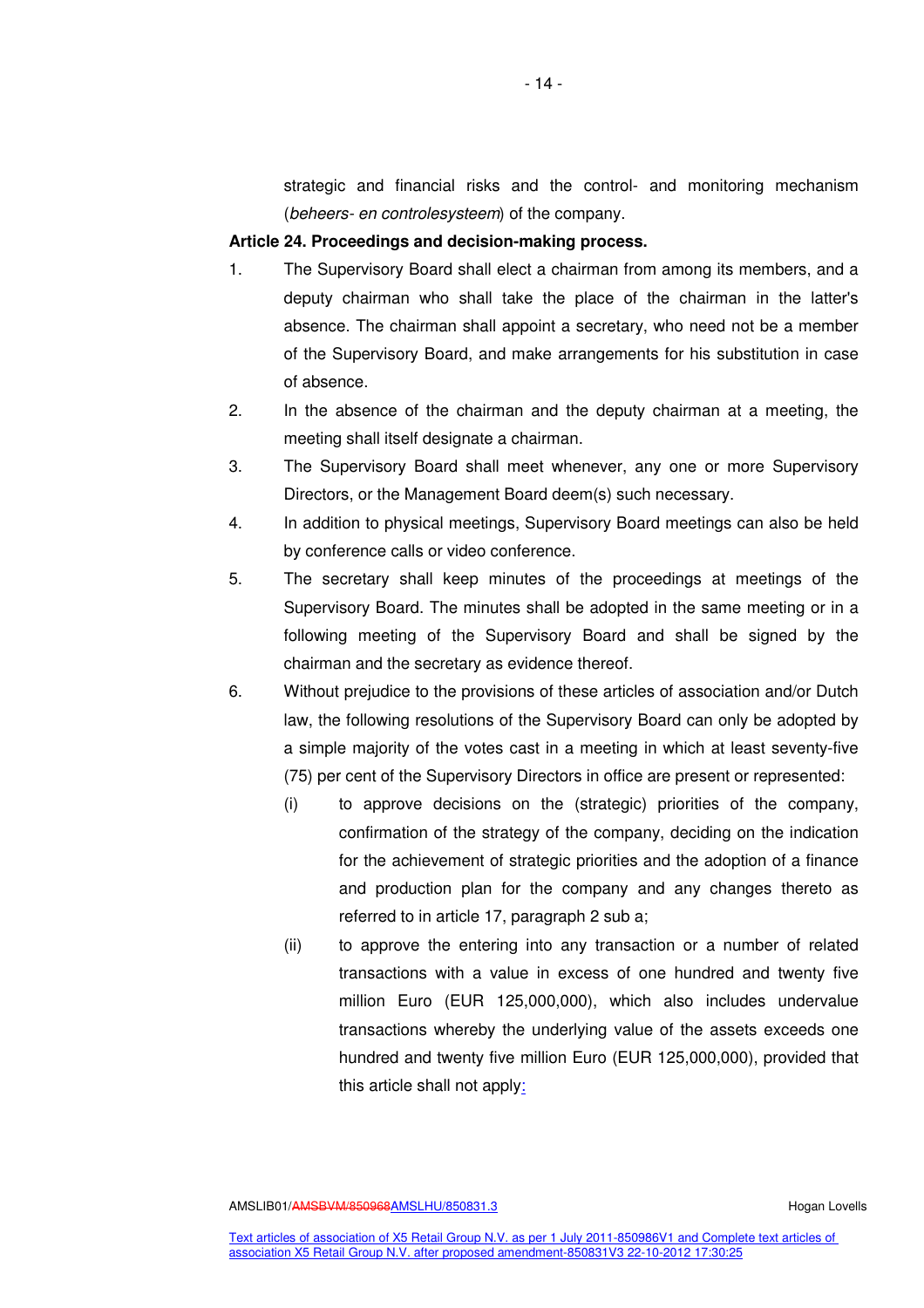- $(a)$  in case the company enters into any transaction or a number of related transactions with any of its **group companiesdirect** or indirect wholly owned subsidiaries;
- (b) in case of any transaction between two or more direct or indirect wholly owned subsidiaries of the company; and
- $(c)$  on an acquisition or disposal of shares in the share capital of the company or depository receipts thereof as referred to in article 9 shall not qualify as a transaction or related transactions for the purpose of this sub clause (ii);
- (iii) to exercise any rights that accrue to the Supervisory Board in accordance with Dutch law or these articles of association in respect of the General Meeting;
- (iv) to suspend any Managing Director as referred to in article 13, paragraph 2;
- (v) to approve the rules regarding the decision making process of the Management Board as referred to in article 15 paragraph 2;
- (vi) to approve the allocation of duties between the Managing Directors as referred to in article 15 paragraph 3;
- (vii) to adopt resolutions which have not been adopted by the Management Board due to tie of votes as referred to in article 15 paragraph 7;
- (viii) to propose the appointment of authorised representatives of the company (procuratiehouders) as referred to in article 16 paragraph 2;
- (ix) to approve decisions of the Management Board to grant share schemes or option schemes to persons other than the Managing Directors as referred to in article 17 paragraph 2 sub (g);
- (x) to entrust the management of the company temporarily to one or more persons if all the Managing Directors are absent or prevented from performing their duties as referred to in article 18 paragraph 2;
- (xi) to approve any and all resolutions of the Management Board taken at the time that one or more of the Directors A is/are absent or prevented from performing his/their duties as referred to in article 18 paragraph 3;
- (xii) to adopt rules regarding the Audit Committee and the Nomination and Remuneration Committee and any other Committee as referred to in article 23 paragraph 3, any amendment of such rules and to institute or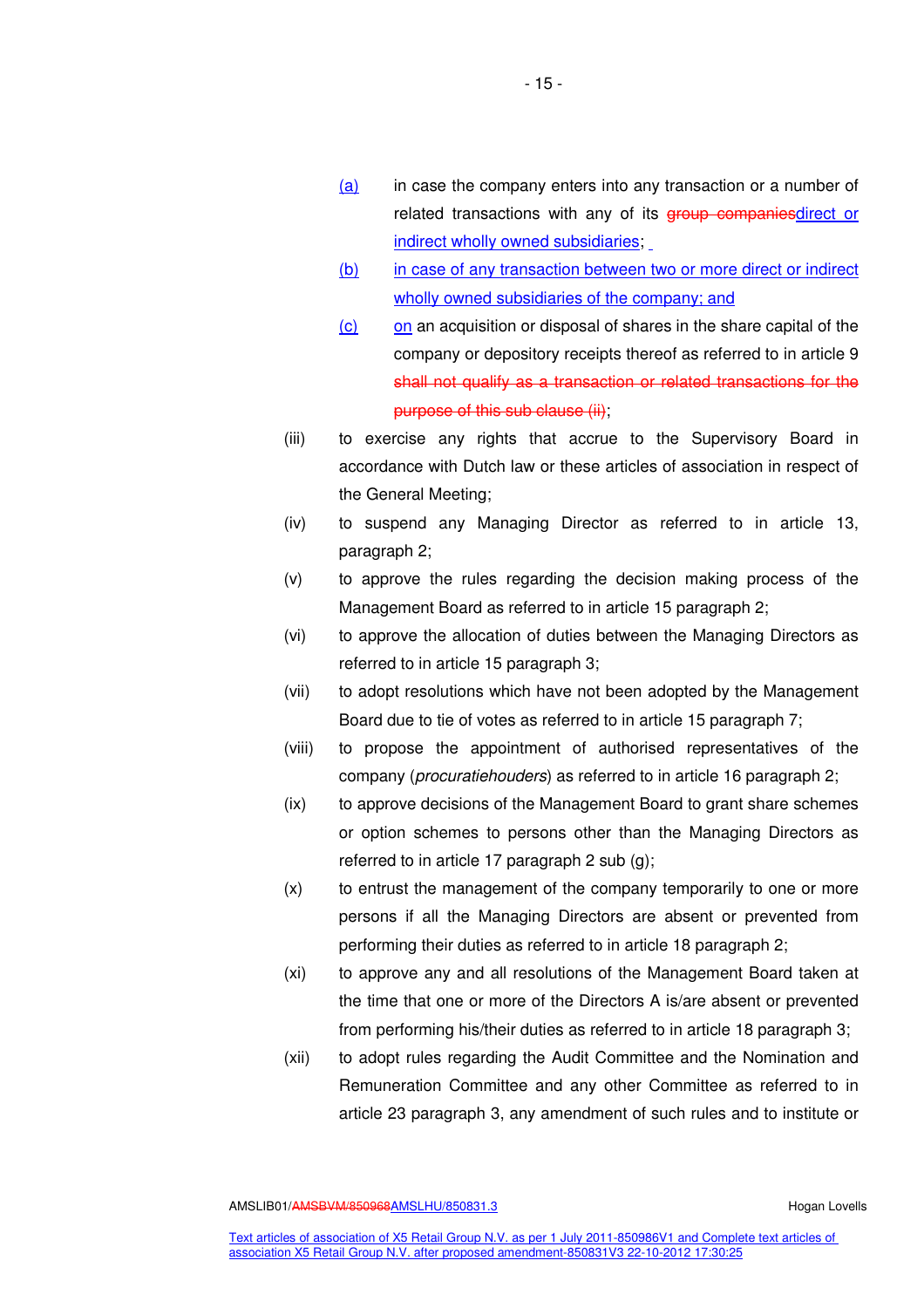abolish any other Committee mentioned in article 23 paragraph 3;

- (xiii) to propose to the General Meeting which part of the profits earned in a financial year shall be added to the reserves and the allocation of the remaining profits as referred to in article 28 paragraph 1; and
- (xiv) to propose to the General Meeting to pay an interim dividend as referred to in article 28 paragraph 4.
- 7. Without prejudice to the provisions of these articles of association and/or Dutch law, all resolutions of the Supervisory Board, except those set out in paragraph 6 of this article shall be adopted by a simple majority of the votes cast in a meeting in which at least half of the Supervisory Directors in office are present or represented.
- 8. If the quorum requirements set out in paragraphs 6 and 7 are not met in a meeting, a second meeting shall be held no later than seven days after the first meeting, to which meeting the same quorum requirements apply. If at that second meeting these quorum requirements are not met, a third meeting shall be convened within seven days after the date of the second meeting. In the third meeting valid resolutions can be adopted, regardless if the quorum requirements set out in paragraphs 6 and 7 are met in the third meeting, provided the resolutions set out in paragraphs 6 and 7 shall be adopted by a simple majority of the votes cast in the meeting.
- 9. A Supervisory Director may be represented by a co-Supervisory Director authorised in writing. The expression: "in writing" for the purpose of this article shall mean a written proxy, which may be transmitted by way of electronic means of communication. A Supervisory Director may not act as representative for more than one co- Supervisory Director.
- 10. The Supervisory Board may also adopt resolutions in writing without holding a meeting. The secretary shall draw up a report regarding a resolution thus adopted and shall circulate that report amongst all Supervisory Directors. The report shall be signed by all Supervisory Directors indicating their vote: "yes", "no" or "abstain".
- 11. The Supervisory Board shall meet together with the Management Board as often as any Supervisory Director or any Director A deems such necessary.
- 12. A Supervisory Director shall not participate in the deliberation and decisionmaking process if that Supervisory Director has a direct or indirect personal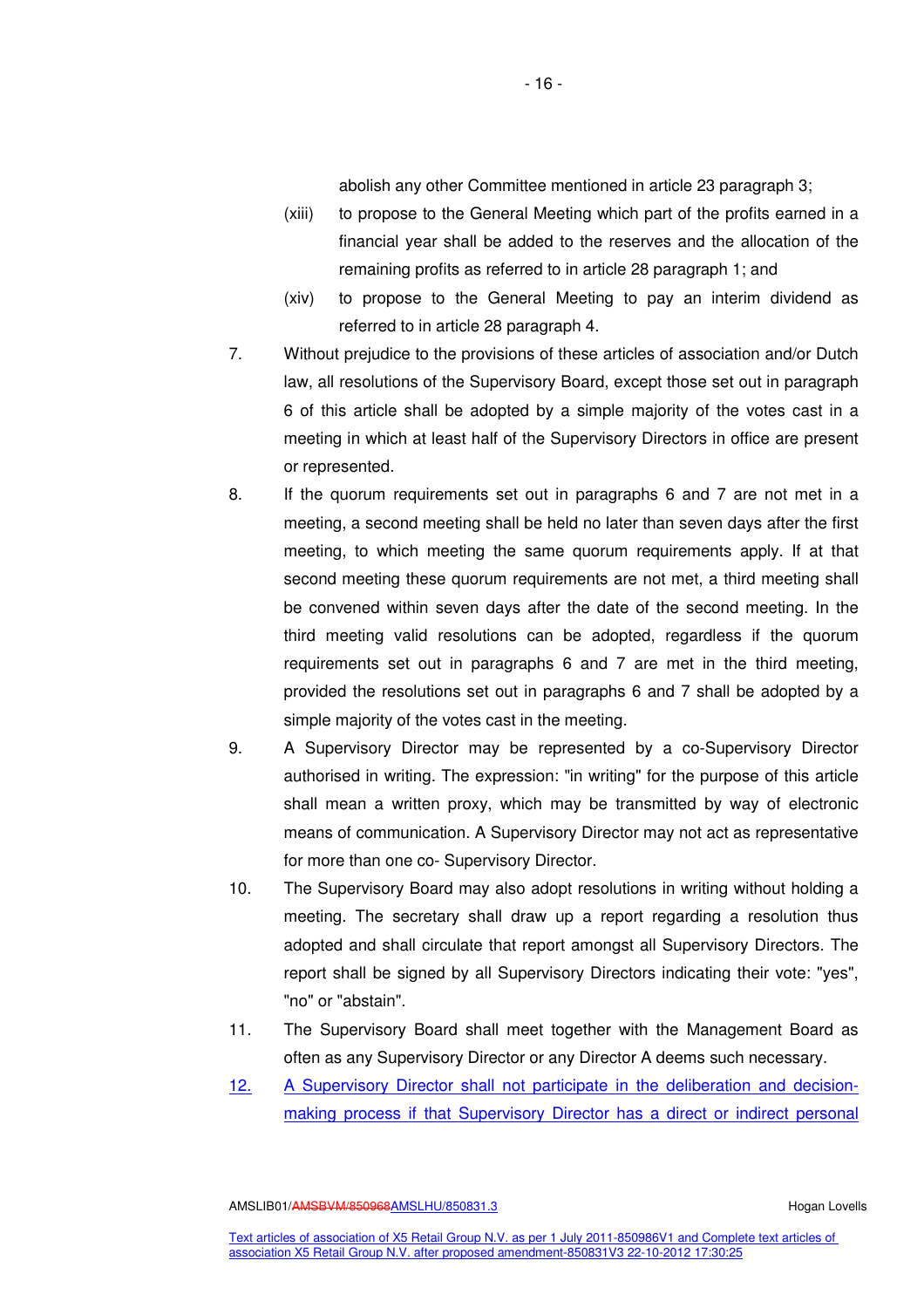interest which conflicts with the interest of the company. If, as a result hereof, no Supervisory Board resolution can be adopted, the resolution shall be adopted by the General Meeting.

## **CHAPTER VIII.**

#### **Annual Accounts. Profits.**

# **Article 25. Financial year. Drawing up of the Annual Accounts. Deposition for inspection. Accountant.**

- 1. The financial year of the company shall be the calendar year.
- 2. If the company has issued securities which are traded on a regulated market as mentioned in the Financial supervision act, the Management Board shall draw up Annual Accounts and shall make these available for inspection to the shareholders and the Depository Receipt Holders not later than four months after the end of the financial year, which period cannot be extended. If the company has not issued securities as mentioned in the previous sentence, the period mentioned in that sentence shall be five months, subject to extension of this period by not more than six months by the General Meeting in case of extraordinary circumstances.
- 3. Within the period mentioned in paragraph 2 the Management Board shall also make the Annual Report available for inspection by the shareholders and the Depository Receipt Holders. If the company has issued securities which are traded on a regulated market as mentioned in the Financial supervision act, the Annual Accounts and the Annual Report will also be made publicly available by the company within four months after the end of the financial year.
- 4. The Annual Accounts shall be signed by all the members of the Management Board and the Supervisory Board; if the signature of one or more of them is lacking, this shall be stated and reasons therefore shall be given.

# **Article 26. Accountant.**

1. The General Meeting shall appoint an Accountant to audit the Annual Accounts.

# **Article 27. Adoption.**

1. The company shall ensure that the Annual Accounts, the Annual Report and the information to be added by virtue of the law are held at its office as from the day on which the Annual Meeting is convened. Shareholders and the Depository Receipts Holders may inspect the documents at that place and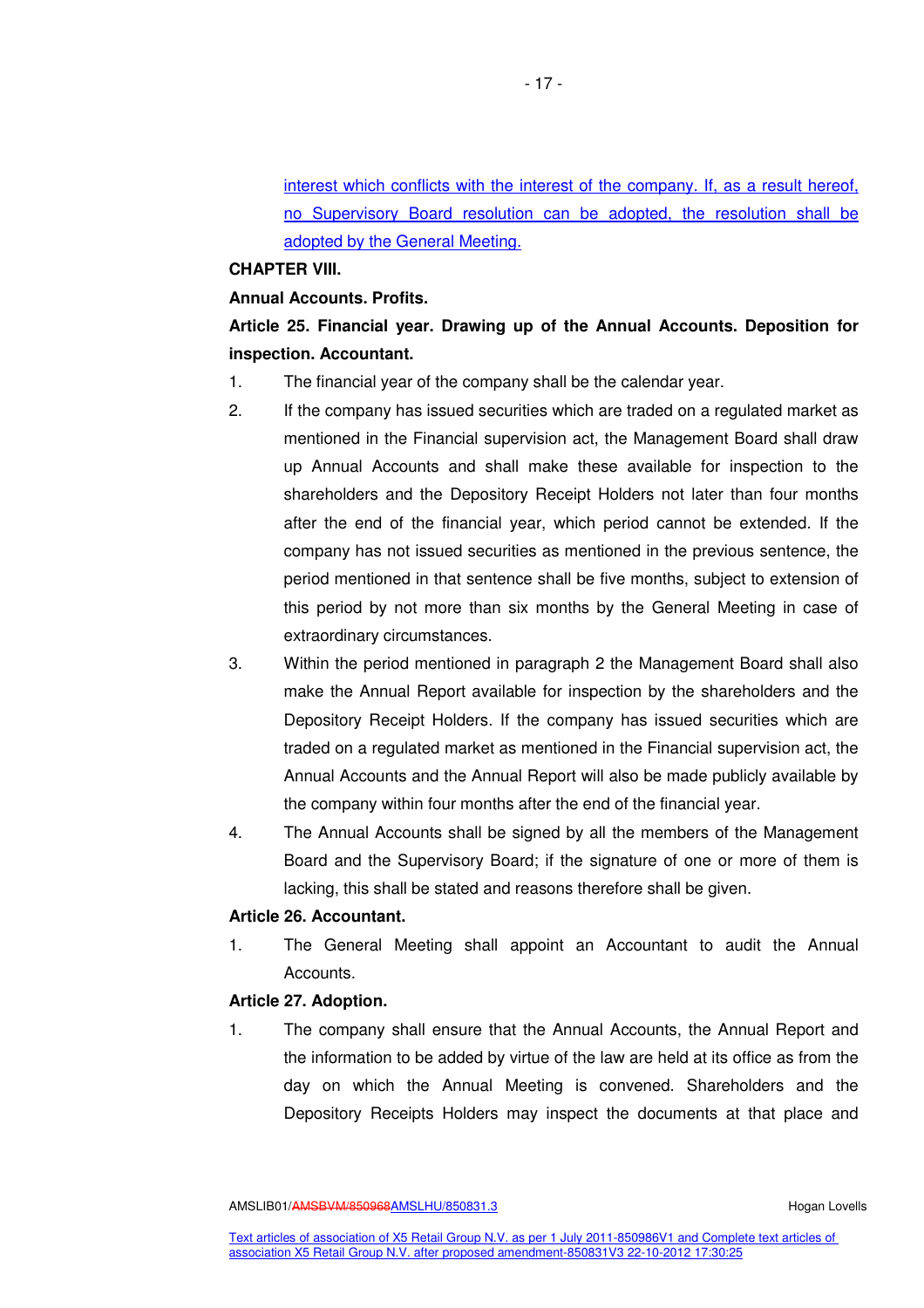obtain a copy thereof, free of charge.

2. The General Meeting shall adopt the Annual Accounts.

# **Article 28. Profits.**

- 1. On proposal of the Supervisory Board, the General Meeting shall determine which part of the profits earned in a financial year shall be added to the reserves and the allocation of the remaining profits.
- 2. Distributions can only take place up to the amount of the Distributable part of the net assets.
- 3. Distribution of profits shall take place after the adoption of the Annual Accounts from which it appears it is approved.
- 4. On proposal of the Supervisory Board, the General Meeting may resolve to pay an interim dividend, subject to due observance of paragraph 2 as appears from interim financial statements to be signed by all Managing Directors. If the signature of one or more of them is lacking, this shall be stated and the reasons given. The company shall deposit the interim financial statements within eight days after the resolution to pay interim dividend is announced.
- 5. On proposal of the Supervisory Board, the General Meeting may, subject to due observance of paragraph 2, resolve to make payments to the charge of any reserve which need not to be maintained by virtue of the law.
- 6. A claim of a shareholder for payment of a dividend shall be barred after five years have elapsed.

# **CHAPTER IX.**

# **General meetings of shareholders.**

# **Article 29. Annual Meeting.**

- 1. The Annual Meeting shall be held annually, and no later than six months after the end of the financial year.
- 2. The agenda for that meeting shall contain inter alia the following points for discussion:
	- a. Annual Report;
	- b. adoption of the Annual Accounts;
	- c. if deemed appropriate by the corporate body convening the meeting, the reservation and dividend policy;
	- d. appropriation of accrued profits;
	- e. granting of discharge to the Managing Directors for their management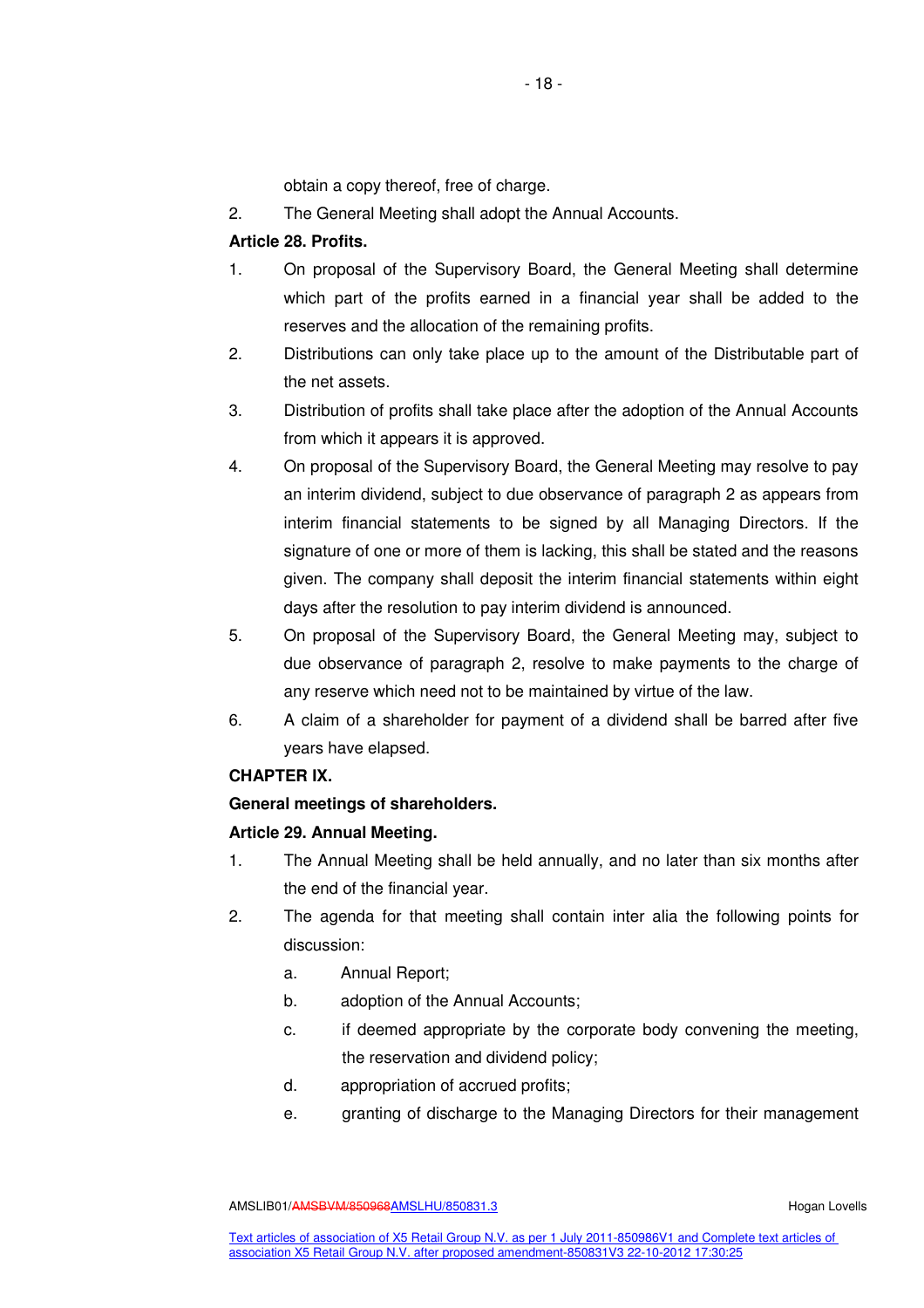during the financial year concerned and to the Supervisory Directors for their supervision thereon;

f. other proposals brought up for discussion by the Management Board or the Supervisory Board, or by shareholders or Depository Receipt Holders in accordance with the provisions of article 31.5.

#### **Article 30. Other General Meetings of Shareholders.**

- 1. Other General Meetings of Shareholders shall be held as often as the Management Board or the Supervisory Board deems such necessary.
- 2. Shareholders and/or Depository Receipt Holders, representing in the aggregate at least one tenth of the issued capital, may request the Management Board or the Supervisory Board to convene a General Meeting of Shareholders, stating the subjects to be discussed. If the Management Board or the Supervisory Board has not convened a meeting within four weeks in such a manner that the meeting can be held within six weeks after the request, the persons who made the request shall be authorised to convene a meeting themselves, subject to the applicable Dutch Civil Code provisions.

# **Article 31. Convocation. Agenda.**

- 1. General Meetings of Shareholders shall be convened by the Management Board or the Supervisory Board.
- 2. The convocation toof the General Meeting of Shareholders shall take place no later than on: taking into account the relevant notice period set out in article 2:115 of the Dutch Civil Code.

a. the forty-second day prior to the date of the meeting, if shares or Depository Receipts have been admitted to the trade on a regulated market as mentioned in article 1:1 of the Financial supervision act;

b. the fifteenth day prior to the date of the meeting, if no shares or Depository Receipts have been admitted to the trade as mentioned under a.

3. The convocation of shareholders and Depository Receipt Holders to the General Meeting of Shareholders shall be made by notice made public through electronic means of communication, which must be directly and permanently accessible until the time of the meeting ("website"). If no shares or Depository Receipts have been admitted to the trade on a regulated market as mentioned in article 1:1 of the Financial supervision act, in deviation from the previous sentence, notice of convocation to shareholders shall be made by convocation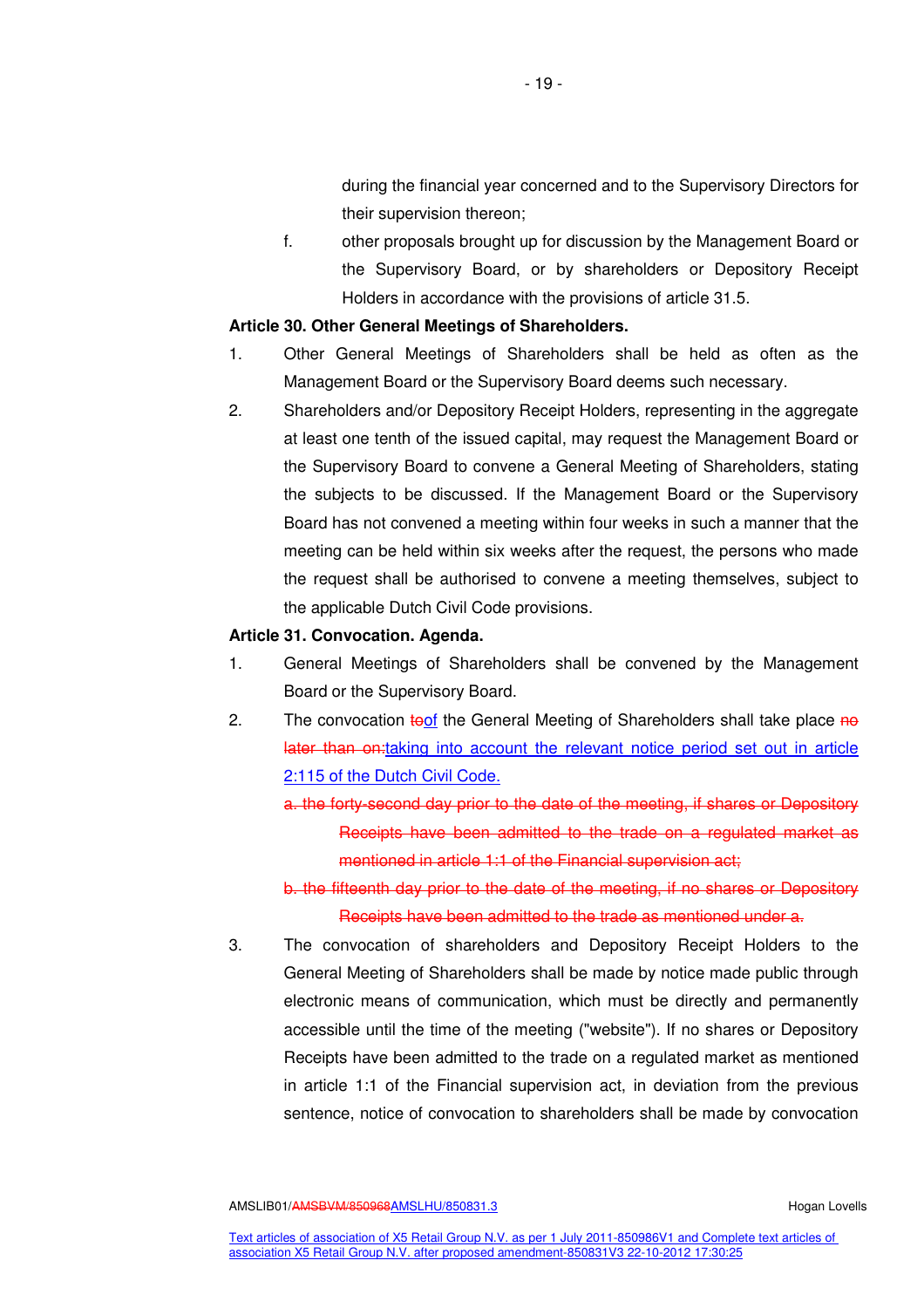letters sent to the addresses listed in the register of shareholders or an announcement in a national newspaper.

- 4. The notice of convocation to the General Meeting of Shareholders shall specify:
	- a. the subjects to be discussed;
	- b. the place and time of the meeting;
	- c. the procedure for participating in the meeting;
	- d. the procedure for participating in the meeting through an attorney authorised in writing;
	- e. the website address of the company.

Subjects which were not specified in the notice of convocation may be announced at a later date with due observance of the provisions of this article.

5. Shareholders or Depository Receipt Holders who are authorized thereto in accordance with the next sentenceaccording to article 2:114a of the Dutch Civil Code, may request the company in writing that an item shall be included in the convocation of the General Meeting or shall be announced in the same manner, if the company has received the request setting forth the reasons for the request not later than on the sixtieth day before the day of the General Meeting of Shareholders. The request for putting an item on the agenda may be made by shareholders or Depository Receipt Holders whose shares or Depositary Receipts, individually or jointly (i) represent at least one/hundredth of the issued share capital or, (ii) if the shares or Depository Receipts have been admitted to the trade or a regulated market or a multilateral trading facility, as mentioned in section 1:1 of the Financial supervision act or a trading system in a state which is not an EU member state whereas such trading system is similar thereto, represent a value of at least fifty million Euro (EUR 50,000,000).

### **Article 32. Place of meetings.**

The General Meetings of Shareholders shall be held in Amsterdam, Haarlemmermeer (Schiphol Airport) or The Hague.

#### **Article 33. Waiver of formalities.**

As long as the entire issued capital and all Depository Receipts Holders are represented at a General Meeting of Shareholders valid resolutions can be adopted on all subjects brought up for discussion, even if the formalities prescribed by law or by the articles of association for the convocation and holding of meetings have not been complied with, provided such resolutions are adopted unanimously.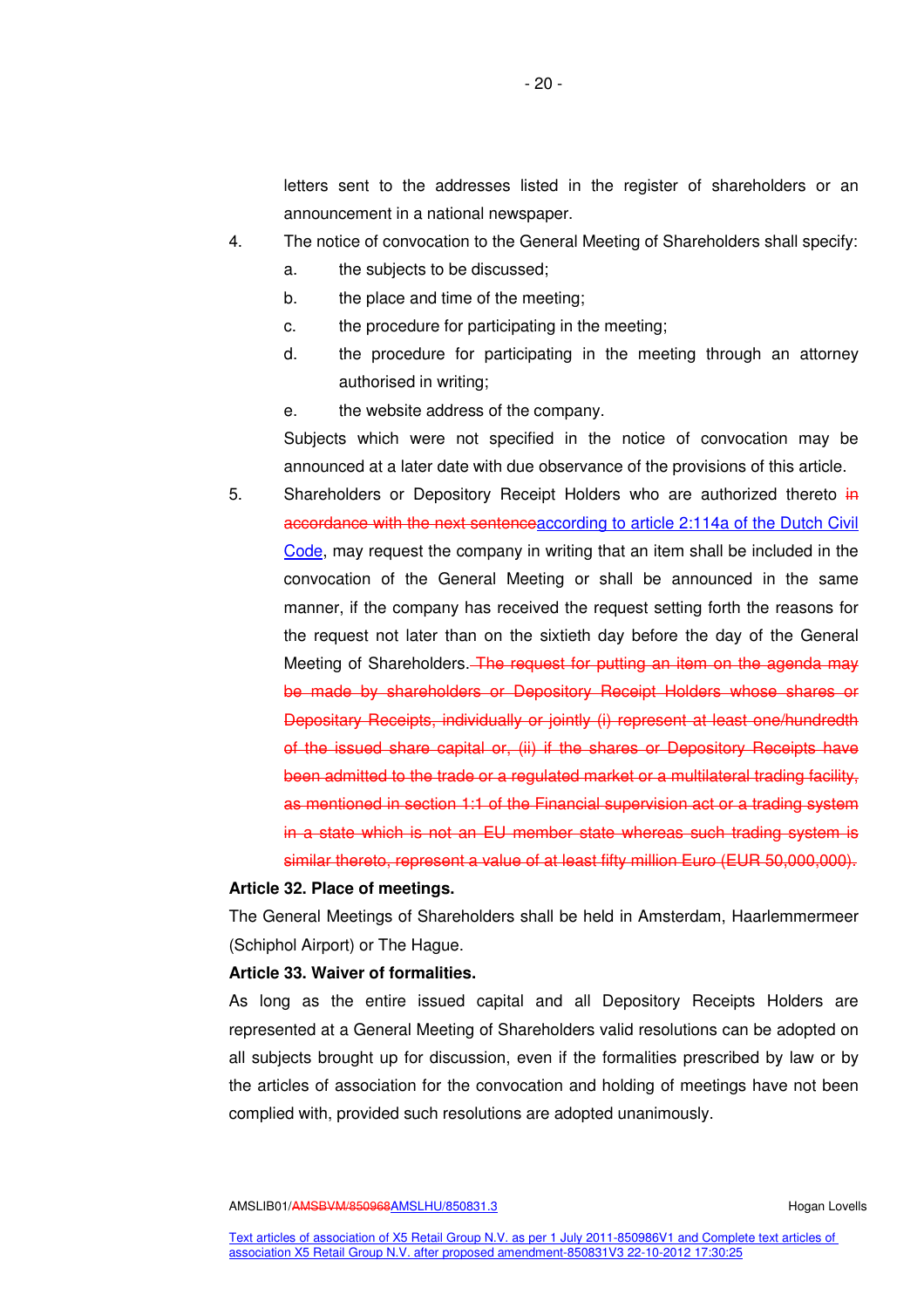# **Article 34. Chairman.**

- 1. Unless the Supervisory Board has designated another person to act as chairman of a General Meetings of Shareholders, the General Meetings of Shareholders shall be presided over by the chairman of the Supervisory Board or, in his absence, by the deputy chairman of the Supervisory Board; in the event that the latter is also absent, the Supervisory Directors present shall elect a chairman from their midst.
- 2. If the chairman has not been appointed in accordance with paragraph 1, the meeting shall itself choose a chairman. Until that moment a Managing Director designated by the Management Board shall act as chairman and in the absence of such a Managing Director the eldest person present at the meeting shall act as chairman.

# **Article 35. Minutes. Records.**

- 1. Minutes shall be kept of the proceedings at every General Meeting of Shareholders by a secretary to be designated by the chairman. Those minutes shall, upon request, be made available to the shareholders and Depository Receipt Holders ultimately three months after the General Meeting of Shareholders. During a period of three months, shareholders have the right to comment. Following this, the minutes shall be adopted by the chairman and the secretary and shall be signed by them as evidence thereof.
- 2. The company shall record for each adopted resolution:
	- a. the number of shares for which valid votes have been cast;
	- b. the percentage of the issued share capital which is represented by the shares mentioned under a.;
	- c. the total number of validly issued votes;
	- d. the number of votes which has been issued in favour and against the resolution and the number of abstained votes.
- 3. The chairman or the person who has convened the meeting may determine that notarial minutes shall be drawn up of the proceedings of the meeting. The notarial minutes shall be co-signed by the chairman.
- 4. The Management Board shall keep a record of the resolutions made. The record shall be deposited at the offices of the company for inspection by the shareholders and the Depository Receipt Holders. Upon request each of them shall be provided with a copy or an extract of such record at not more than the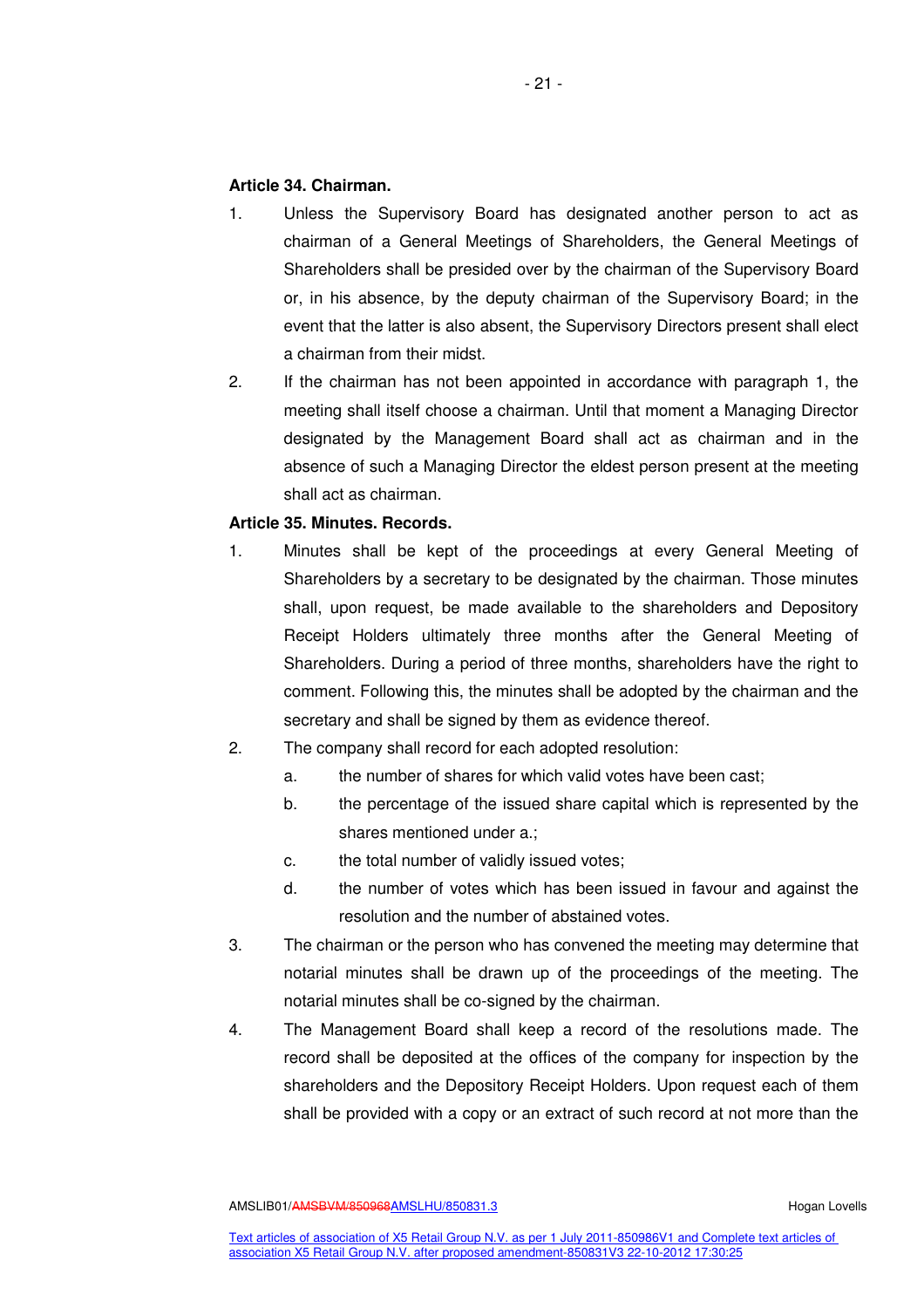actual costs.

Resolutions made in the General Meeting of Shareholders shall be posted on the company's website not later than on the fifteenth day following the day of the relevant meeting and shall be available on the website for at least one year.

# **Article 36. Rights at meetings. Admittance.**

- 1. Each shareholder and Depository Receipt Holder shall be entitled to attend the General Meeting of Shareholders, to address the meeting and, to the extent that the voting rights accrue to him, to exercise his voting rights. As long as shares or Depository Receipts have been admitted to the trade on a regulated market as mentioned in article 1:1 of the Financial supervision act, for the purpose of the preceding sentence the person who has the voting or meeting rights are deemed to be the persons who at the registration date mentioned in the next sentence have those rights and who have been registered as such in a register determined by the Management Board, irrespective who at the time of the General Meeting of Shareholders were entitled to the shares or the Depository Receipts. The date of registration shall be the twenty-eighth day before the day of the meeting.
- 2. Each share confers the right to cast one vote.
- 3. Each person entitled to vote or his proxy shall sign the attendance list.
- 4. The right to take part in the meeting in accordance with paragraph 1 of this article may be exercised on the basis of a written or electronic power of attorney, duly executed and legalised in accordance with the laws applicable to the power of attorney. The company shall be authorised (i) to admit to the General Meeting of Shareholders an attorney whose power of attorney has not been legalised in accordance with the laws applicable to the power of attorney and does not meet the requirements set out in the previous sentence and (ii) to allow such attorney to exercise the meeting rights in accordance with paragraph 1. The company shall allow the shareholders and the Depository Receipts Holders to present the power of attorney to the company by electronic means of communication.
- 5. The Managing Directors and the Supervisory Board shall, as such, have the right to give advice in the General Meeting of Shareholders.
- 6. A Depository Receipt Holder who wishes to cast vote on the corresponding shares in the capital of the company in a General Meeting of Shareholders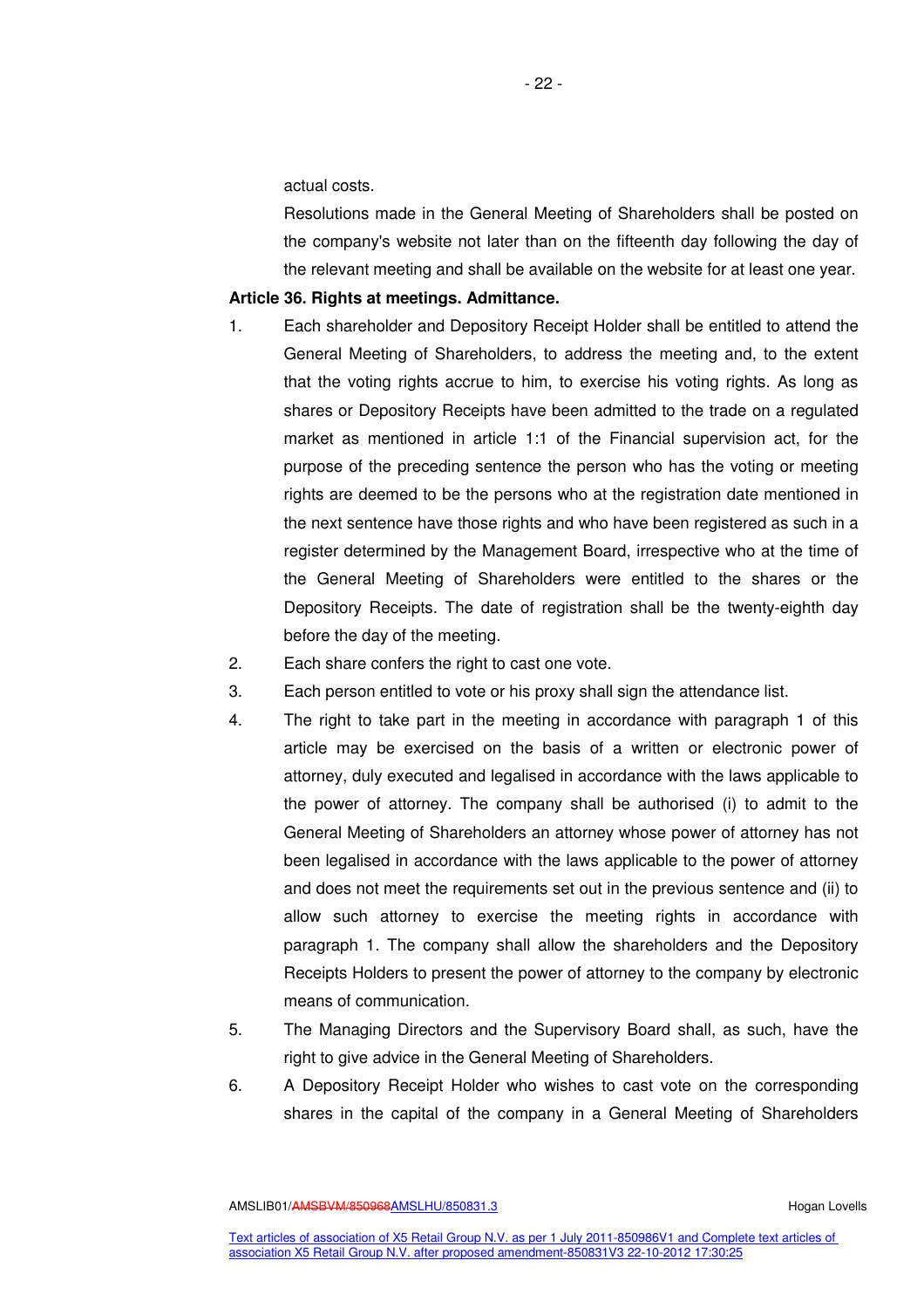shall, upon request, be granted an exclusive proxy, in the English language, for the meeting specified therein by the holder of those shares. A Depository Receipt Holder to whom an exclusive proxy as referred to in the previous sentence has been granted, must inform the Management Board and provide the Management Board with a copy of such proxy ultimately five days before the General Meeting of Shareholders, unless the corporate body convening the General Meeting of Shareholders in accordance with article 31 has set another date, which date cannot be earlier than seven days before the General Meeting of Shareholders. On the admittance of the General Meeting of Shareholders, a Depository Receipt Holder referred to in this paragraph must provide sufficient proof of his/her identification.

- 7. In addition to the requirements set out in the previous paragraph, if a proxy has been granted to a legal entity, such holder of Depositary Receipts must provide the Management Board, together with a copy of the proxy referred to in paragraph 6, with sufficient proof that the person appearing at the General Meeting of Shareholders is duly authorised to represent the holder of Depositary Receipts at such meeting. This must be evidenced by a statement from a local lawyer or notary admitted to practice in the relevant jurisdiction, which statement must be duly executed and legalised in accordance with the laws of such jurisdiction.
- 8. The Accountant shall have the right to attend the General Meeting of Shareholders and to address the meeting.
- 9. The chairman of the General Meeting of Shareholders shall decide on the admittance of persons other than those mentioned above in this article.

# **Article 37. Voting Rights.**

1. Resolutions of the General Meeting shall be adopted by a simple majority of the votes cast in the meeting, unless the law or the articles of association explicitly require a greater majority. The General Meeting can only adopt valid resolutions, if in the meeting more than twenty-five percent (25%) of the issued share capital is present or represented. If in a meeting not more than twentyfive percent (25%) of the share capital is represented, a second meeting shall be convened, to be held no later than four weeks after the first meeting.

In the second meeting valid resolutions can be adopted with respect to the proposals placed on the agenda for the first meeting, regardless the amount of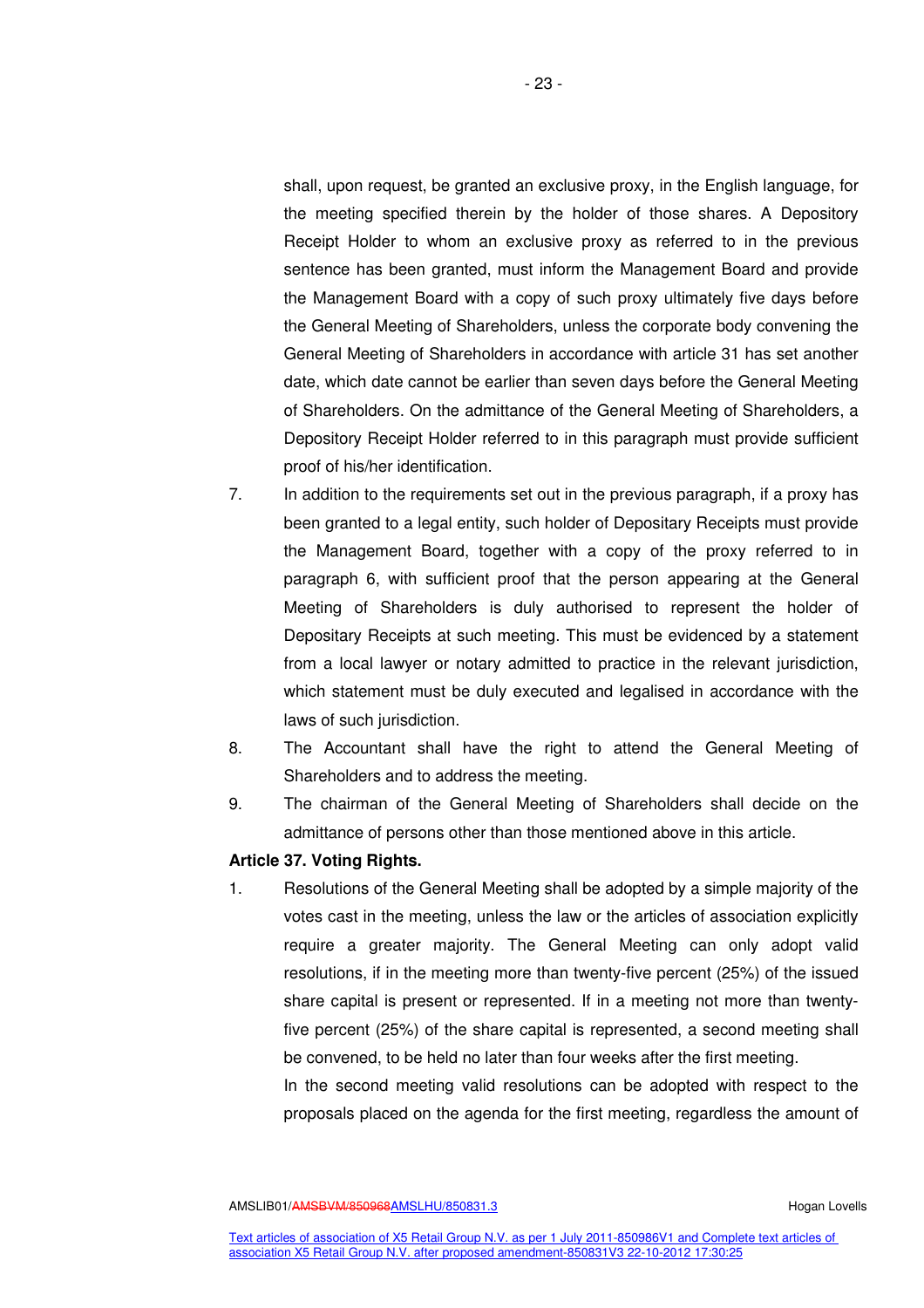share capital represented in the second meeting. The notice convening the second meeting shall indicate and set forth the reasons why at such second meeting a resolution may be adopted irrespective of the share capital represented at the meeting.

- 2. If in an election of persons a majority is not obtained, a second vote shall be taken. If votes in such second vote are equal in an election between two persons, it shall be decided by lot who is elected.
- 3. If there is a tie of votes in a vote other than a vote for the election of persons, the proposal is thus rejected.
- 4. All votes may be cast orally. If it concerns an election of persons, a person present at the meeting and entitled to vote, can demand a vote by a secret ballot. Voting by secret ballot shall take place by means of secret, unsigned ballot papers.
- 5. Abstentions and invalid votes shall not be counted as votes.
- 6. Voting by acclamation shall be possible if none of the persons present and entitled to vote objects against it.
- 7. The chairman's decision at the General Meeting of Shareholders on the result of a vote shall be final and binding. The same shall apply to the contents of an adopted resolution insofar as the same arises out of an unwritten proposal. If, however, the correctness of that decision is challenged immediately after its pronouncement, a new vote shall be taken if either the majority of the persons present and entitled to vote, or, if the original vote was not taken by roll call or in writing, any person present and entitled to vote, so desires. The original vote shall have no legal consequences as a result of the new vote.

#### **Article 38. Resolutions outside of meetings. Records.**

- 1. Resolutions of shareholders may also be adopted in writing without recourse to a General Meeting of Shareholders, provided they are adopted by unanimous vote representing the entire issued capital.
- 2. The provision of article 36 paragraph 5 shall apply correspondingly to the adoption of resolutions outside a meeting as referred to in paragraph 1.
- 3. The Management Board shall keep a record of the resolutions thus made. Each of the shareholders must procure that the Management Board is informed in writing of the resolutions made in accordance with paragraph 1 as soon as possible. The records shall be deposited at the offices of the company for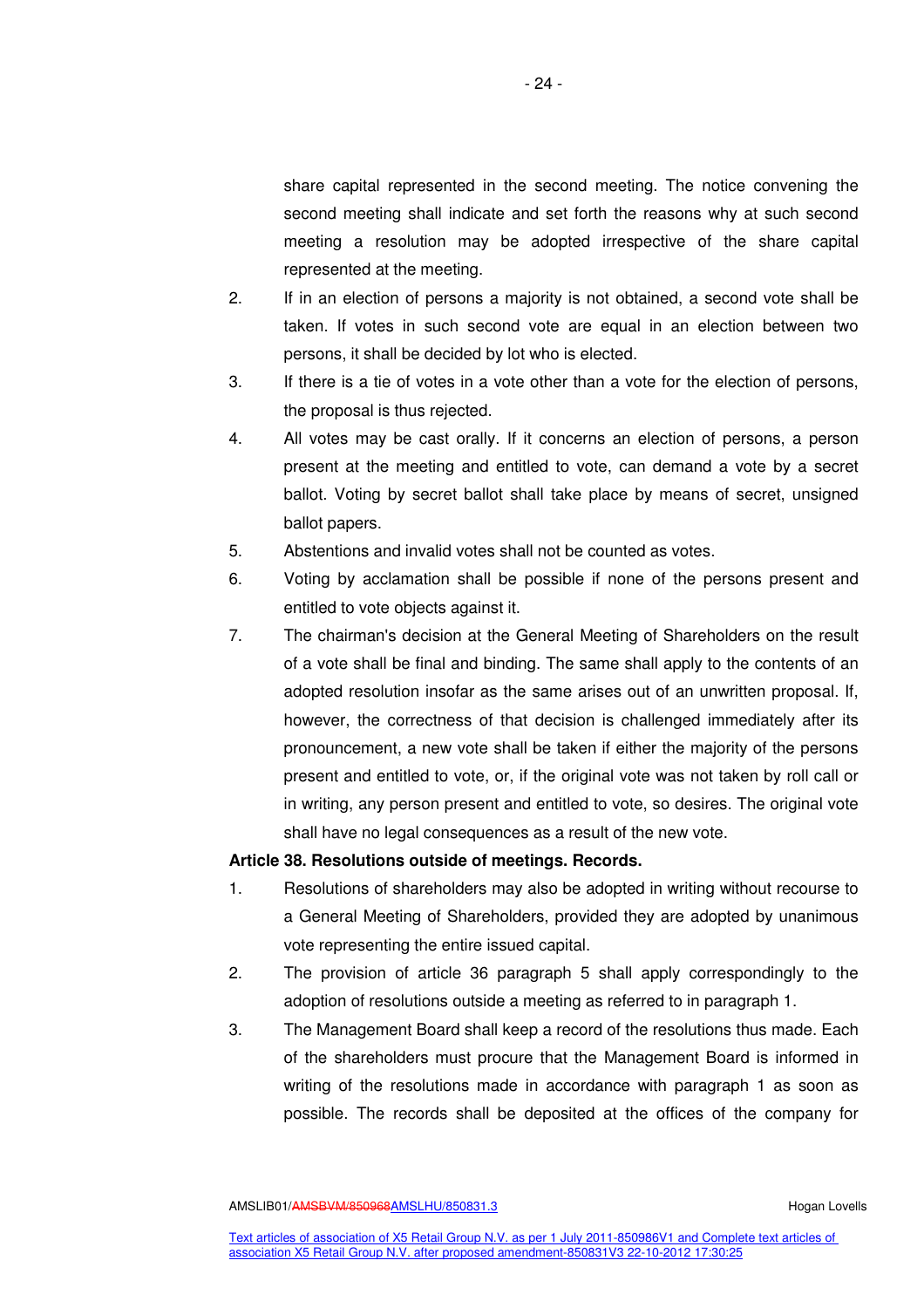inspection by the shareholders. Upon request each of them shall be provided with a copy or an extract of such record at not more than the actual costs.

4. The aforementioned decision making process shall not be permissible in the event that there are Depository Receipts Holders.

# **Article 39. Competency of the General Meeting.**

In accordance with Dutch law and these articles of association, the General Meeting is authorised to adopt resolutions in respect of the following issues:

- a. to issue shares and determine the price and further conditions of such issuance as referred to in articles 6 and 7;
- b. to limit or exclude any pre-emption rights as referred to in article 7, paragraph 3;
- c. to authorise the Management Board to acquire shares in the capital of the company as referred to in article 9, paragraph 4;
- d. to appoint the Managing Directors as referred to in article 12, paragraph 2;
- e. to adopt the policy on the remuneration of the Management Board as referred to in article 14 paragraph 1;
- f. to approve the resolutions referred to in article 17, paragraph 1;
- g. to appoint the Supervisory Directors as referred to in article 20, paragraph 1;
- h. to determine the remuneration for each member of the Supervisory Board as referred to in article 22;
- i. to appoint the Accountant as referred to in article 26;
- j. to adopt the Annual Accounts as referred to in article 27, paragraph 2
- k. to, on proposal of the Supervisory Board, allocate the profits of the company as referred to in article 28, paragraph 1;
- l. to, on proposal of the Supervisory Board, pay interim dividends or make payments at the charge of reserves as referred to in article 28, paragraphs 4 and 5; and
- m. to merge, demerge, amend the articles of association and dissolve the company as referred to in article 40.

# **CHAPTER X.**

**Legal merger, legal de-merger, amendment of the articles of association and dissolution. Liquidation.** 

**Article 40. Legal merger, legal de-merger, amendment of the articles of association and dissolution.**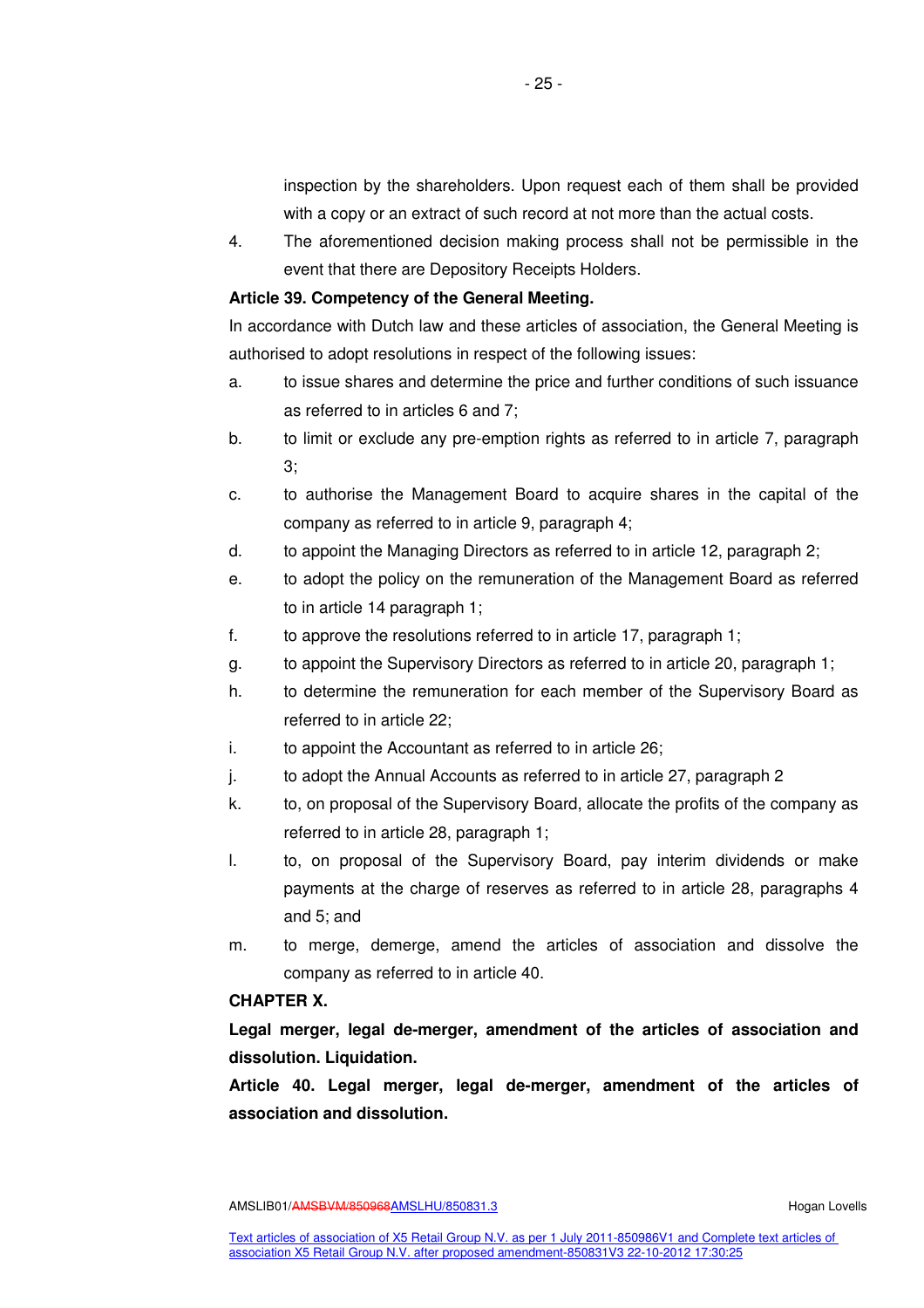When a proposal of the Management Board to merge, demerge, amend the articles of association or to dissolve the company is to be made to the General Meeting, this must be mentioned in the notification of the General Meeting of Shareholders and if it regards an amendment of the articles of association, a copy of the proposal including the text of the proposed amendment must at the same time be deposited and held available at the company's office for inspection by the shareholders and the Depository Receipt Holders until the end of the meeting. Such copy will also be available for inspection at the General Meeting of Shareholders. The General Meeting can only resolve to a merger or demerger with a majority of at least two/thirds of the votes cast, if less than fifty percent of the issued share capital is represented in that meeting.

#### **Article 41. Liquidation.**

- 1. In the event of dissolution of the company by virtue of a resolution of the General Meeting the Managing Directors shall be charged with the liquidation of the business of the company and the Supervisory Board with the supervision thereof.
- 2. During liquidation, the provisions of these articles of association shall remain in force as far as possible.
- 3. The balance of the company remaining after payment of debts shall be transferred to the shareholders in proportion to the aggregate nominal amount of their shares.